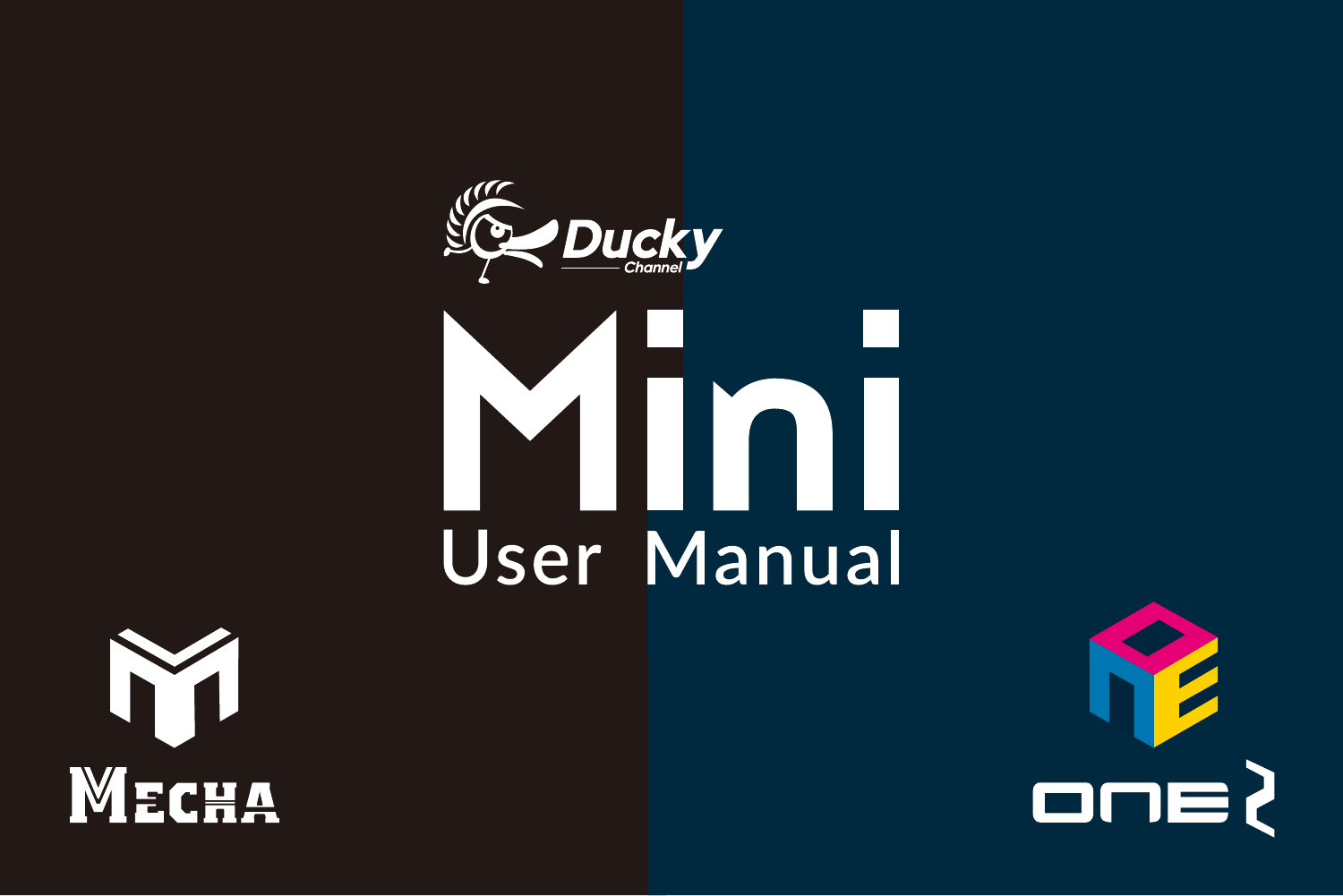

| Ducky Mecha Mini/ One 2 Mini 規格與特色             | 1, 2 |
|------------------------------------------------|------|
| 標準層鍵盤配置圖                                       |      |
| Fn 層鍵盤配置圖                                      |      |
| Fn+Alt層鍵盤配置圖                                   |      |
| RGB 燈光操作模式                                     | 6    |
| RGB記憶區域背光                                      | 8    |
| Ducky 遊戲互動模式                                   | q    |
| 多媒體功能                                          | 10   |
| 設定 Debounce Time                               | 10   |
| 行動電源Demo模式                                     | 11   |
| 店家櫥窗Demo模式                                     | 11   |
| 回復出廠設定                                         | 12   |
| Windows Lock功能                                 | 12   |
| DIP指撥開關功能                                      | 13   |
| Ducky Mecha/ One 2 Mini Macro                  | 14   |
| Ducky Mecha/ One 2 Mini Macro 基本快捷鍵功能          | 15   |
| Ducky Mecha/ One 2 Mini Macro 設定區域的範圍          | 16   |
| Ducky Mecha/ One 2 Mini Macro 指定「多媒體鍵功能」設定輸入指令 | 17   |
| Ducky Mecha/ One 2 Mini Macro 指定「鍵盤按鍵功能」設定輸入指令 | 18   |
| Ducky Mecha/ One 2 Mini Macro Windows 常見功能快捷鍵  | 19   |
| Ducky Mecha/ One 2 Mini Macro 使用範例             | 20   |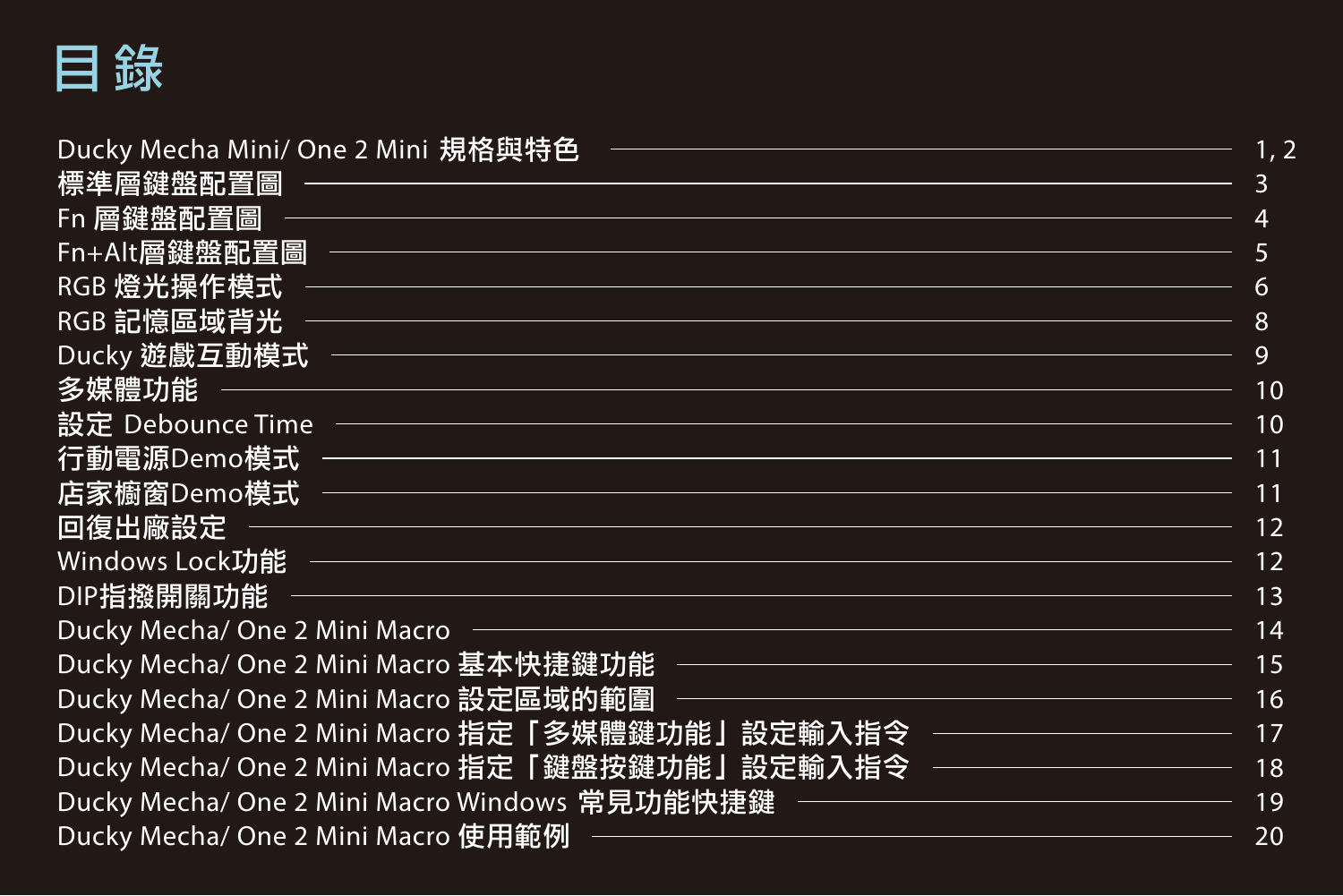# **Content**

| Standard layer keyboard configuration diagram ——————————————————————————————————                                                                                                                                                     | 23 |
|--------------------------------------------------------------------------------------------------------------------------------------------------------------------------------------------------------------------------------------|----|
|                                                                                                                                                                                                                                      | 24 |
| Fn+Alt layer keyboard configuration diagram                                                                                                                                                                                          | 25 |
|                                                                                                                                                                                                                                      | 26 |
|                                                                                                                                                                                                                                      | 28 |
| Ducky Gaming Interaction mode - The Commission of the Commission of the Commission of the Commission of the Co                                                                                                                       | 28 |
|                                                                                                                                                                                                                                      | 79 |
|                                                                                                                                                                                                                                      | 29 |
|                                                                                                                                                                                                                                      | 30 |
|                                                                                                                                                                                                                                      | 30 |
|                                                                                                                                                                                                                                      |    |
| Windows key lock feature <u>experience and the set of the set of the set of the set of the set of the set of the set of the set of the set of the set of the set of the set of the set of the set of the set of the set of the s</u> |    |
|                                                                                                                                                                                                                                      |    |
| Ducky Mecha/ One 2 Mini Macro – The Commission Control of the State of the State of the State of the State of                                                                                                                        |    |
|                                                                                                                                                                                                                                      |    |
| Ducky Mecha/ One 2 Mini Macro setting section - The Contract of the Contract of the Section of the Contract of                                                                                                                       |    |
|                                                                                                                                                                                                                                      |    |
|                                                                                                                                                                                                                                      |    |
| Ducky Mecha/One 2 Mini Macro Windows common function keys ––––––––––––––––––––––––––––39                                                                                                                                             |    |
|                                                                                                                                                                                                                                      | 40 |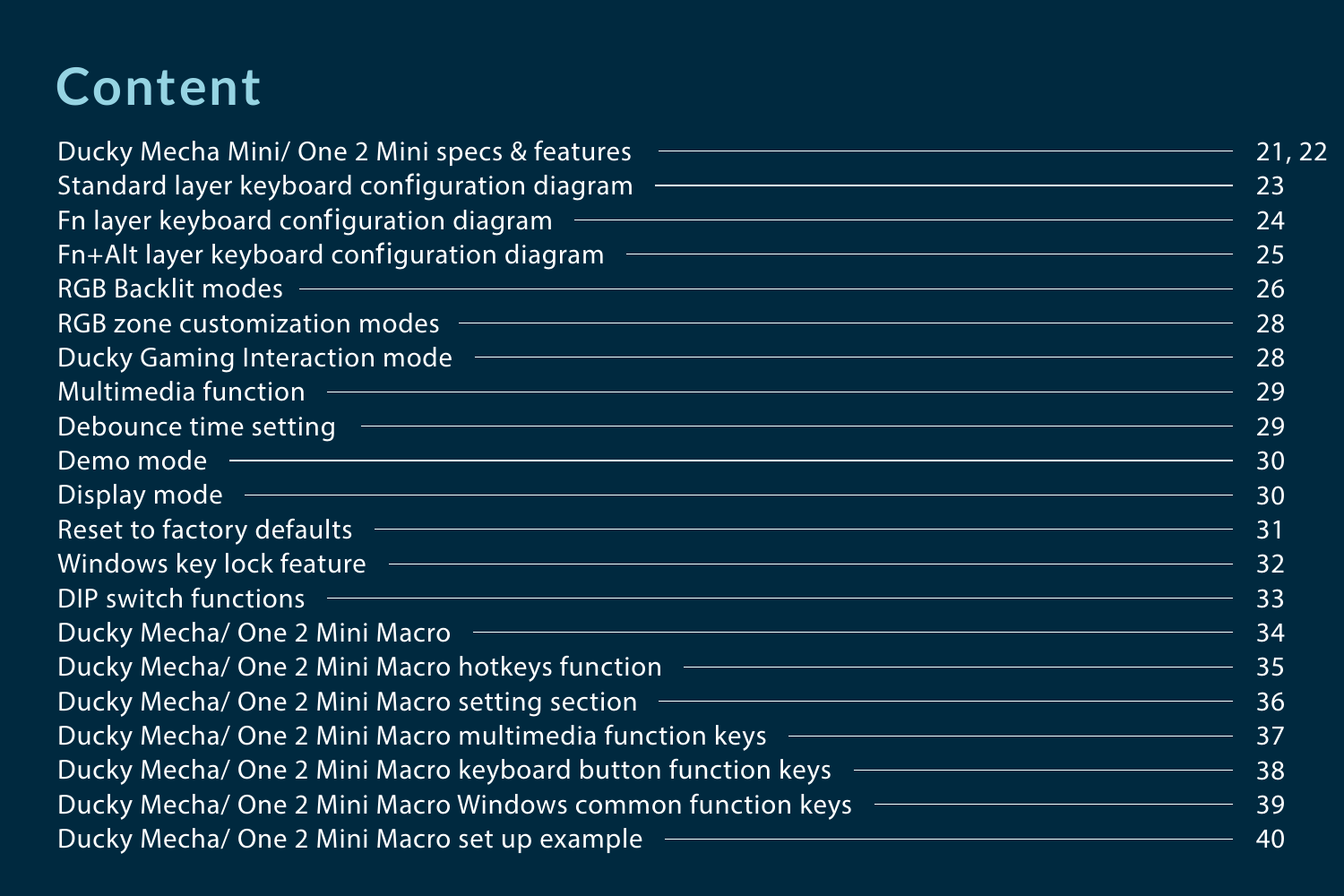

## **Ducky Mecha Mini**

Mecha Mini 版本 (



產品規格:

- 結構:機械式結構
- 軸:Cherry MX 機械軸
- 燈光:RGB M
- 鍵帽材質:PBT 或 ABS
- 印字技術:二色成型或雷雕
- 產地:台灣
- 尺寸:295 x 108 x 40 mm
- 重量:826g M

### 重點特色:

- M 採用奈米塗層鋁合金機身鋅合金腳架
- 堅持採用德國Cherry MX機械軸,品質有保障 M
- M RGB多種燈光效果設定,新增互動遊戲模式
- 真正支援Type-C介面,支援任何Type-C設備 M
	- 提供滑鼠動作功能,雙手不離開鍵盤也能操作
- 小鍵盤可以送出全鍵盤的訊號,節省空間易攜帶 M
- 提供硬體Macro設定,想要什麼功能自行設定 M
- RGB版本採用四層板PCB電路板,用料紮實絕不馬虎 M
- 搭配PBT二色成形鍵帽字形完美,不用擔心掉字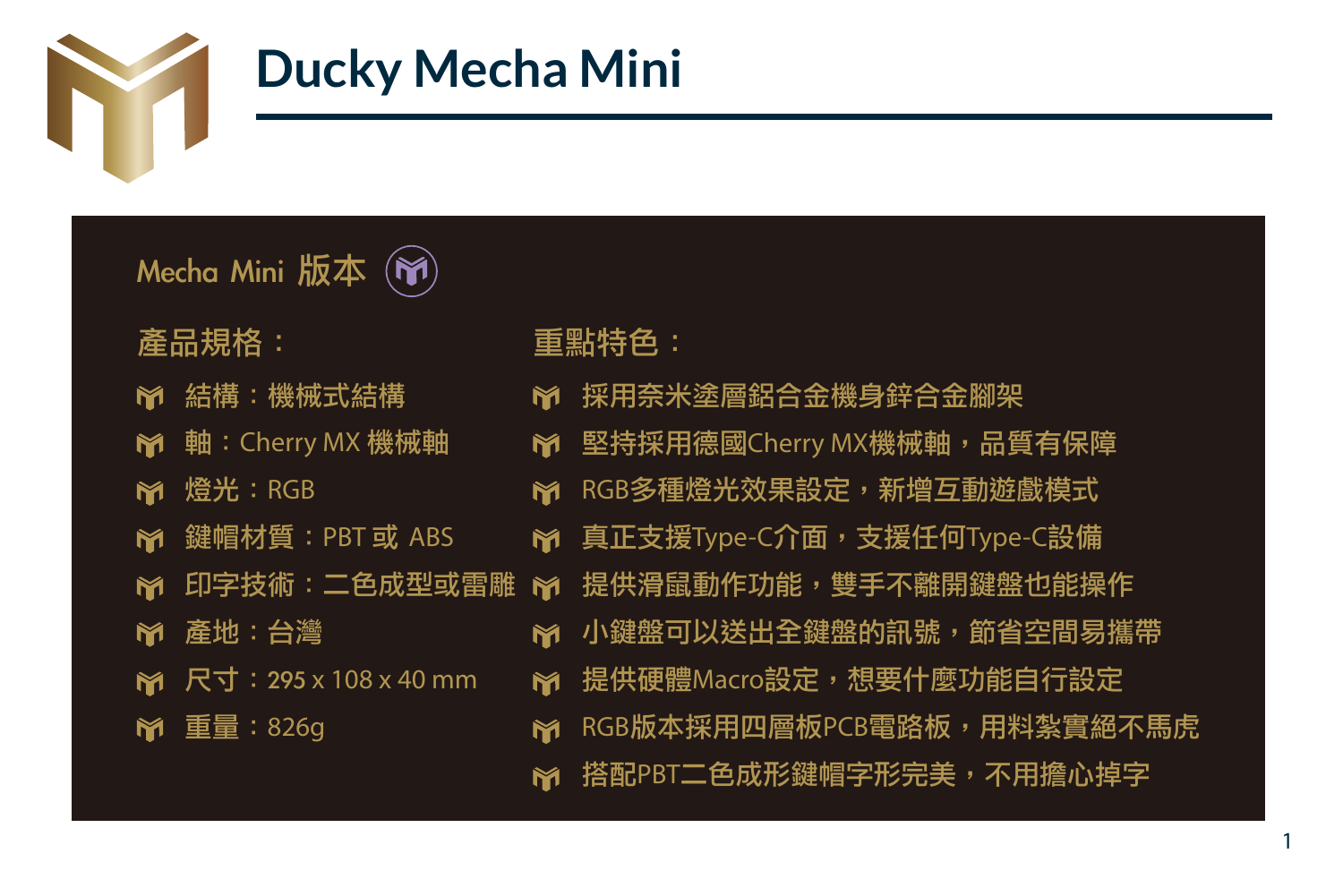## **Ducky One 2 Mini**

RGB LED 燈版本 (

### 產品規格:

- 結構:機械式結構
- 軸:Cherry MX 機械軸
- 燈光:RGB
- 鍵帽材質:PBT 或 ABS
- 印字技術:二色成型或雷雕
- 產地:台灣
- 尺寸:302 x 108 x 40 mm
- 重量:590g

重點特色:

- 堅持採用德國Cherry機械軸,品質有保障
- RGB多種燈光效果設定,新增互動遊戲模式
	- 真正支援Type-C介面,支援任何Type-C設備
	- 提供滑鼠動作功能,雙手不離開鍵盤也能操作
		- 小鍵盤可以送出全鍵盤的訊號,節省空間易攜帶
	- 提供硬體Macro設定,想要什麼功能自行設定
	- RGB版本採用四層板PCB雷路板,用料紮實絕不馬虎
- 搭配PBT二色成形鍵帽字形完美,不用擔心掉字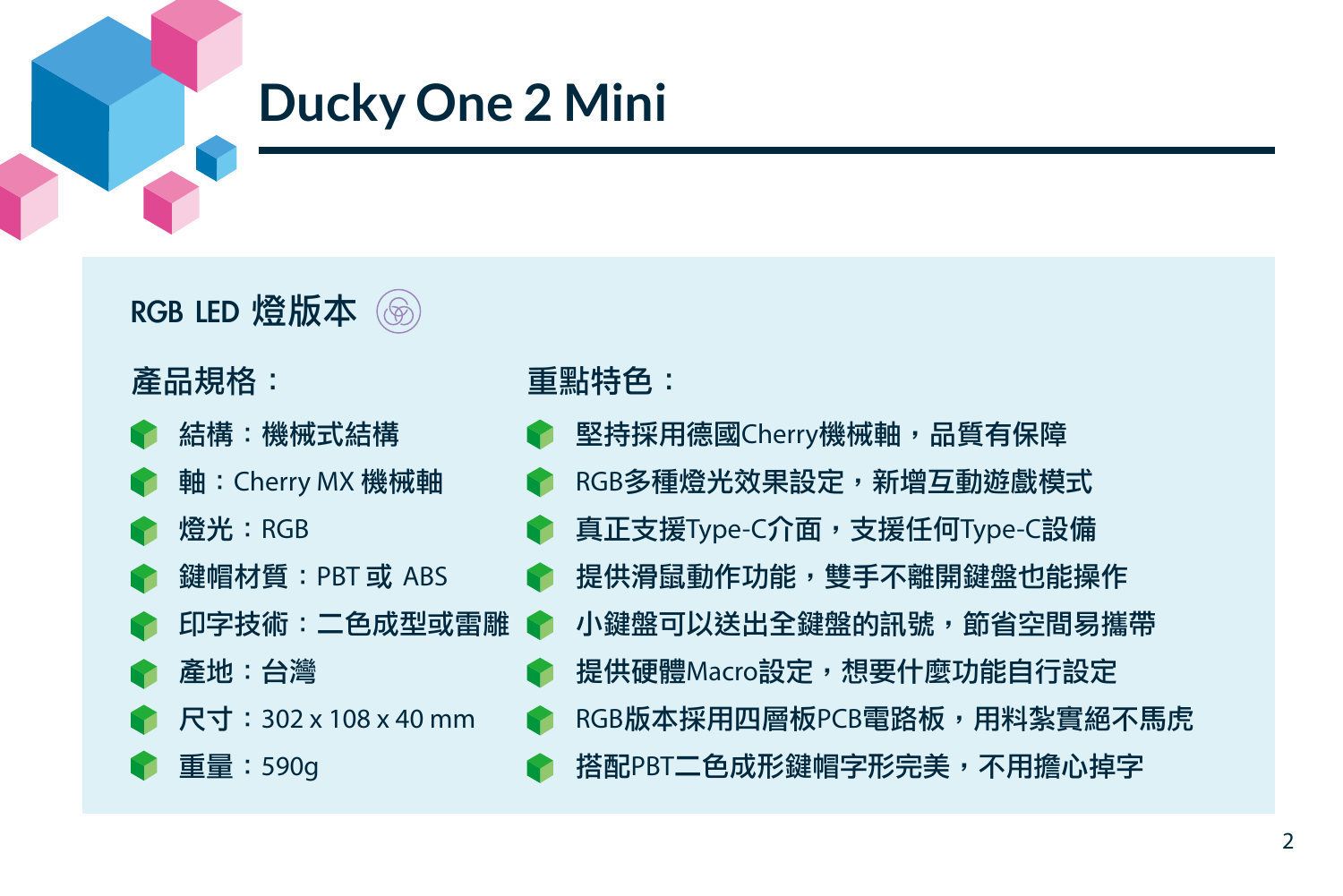

### 鍵盤配置圖,以美規為範例



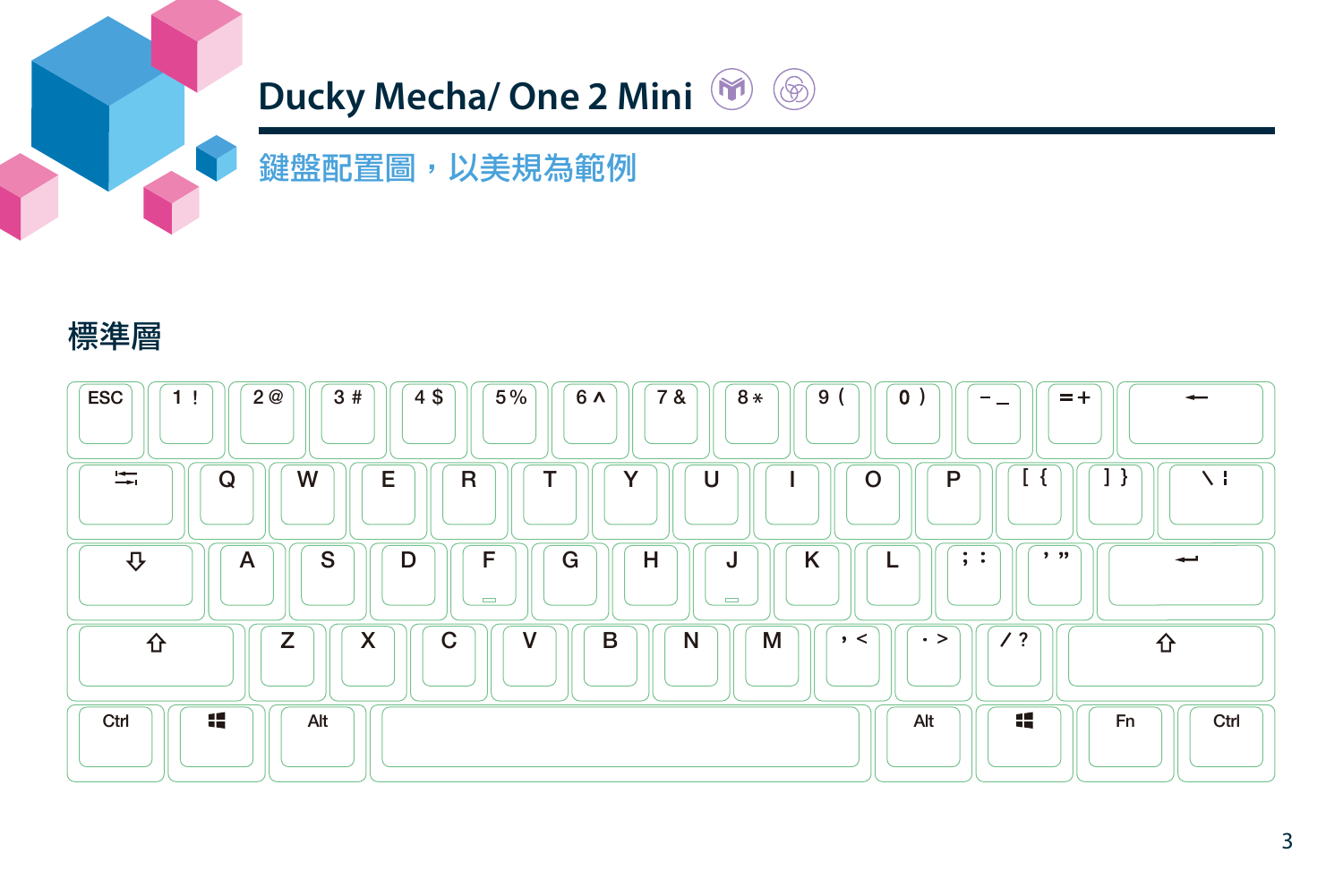

### 鍵盤配置圖,以美規為範例

### Fn層

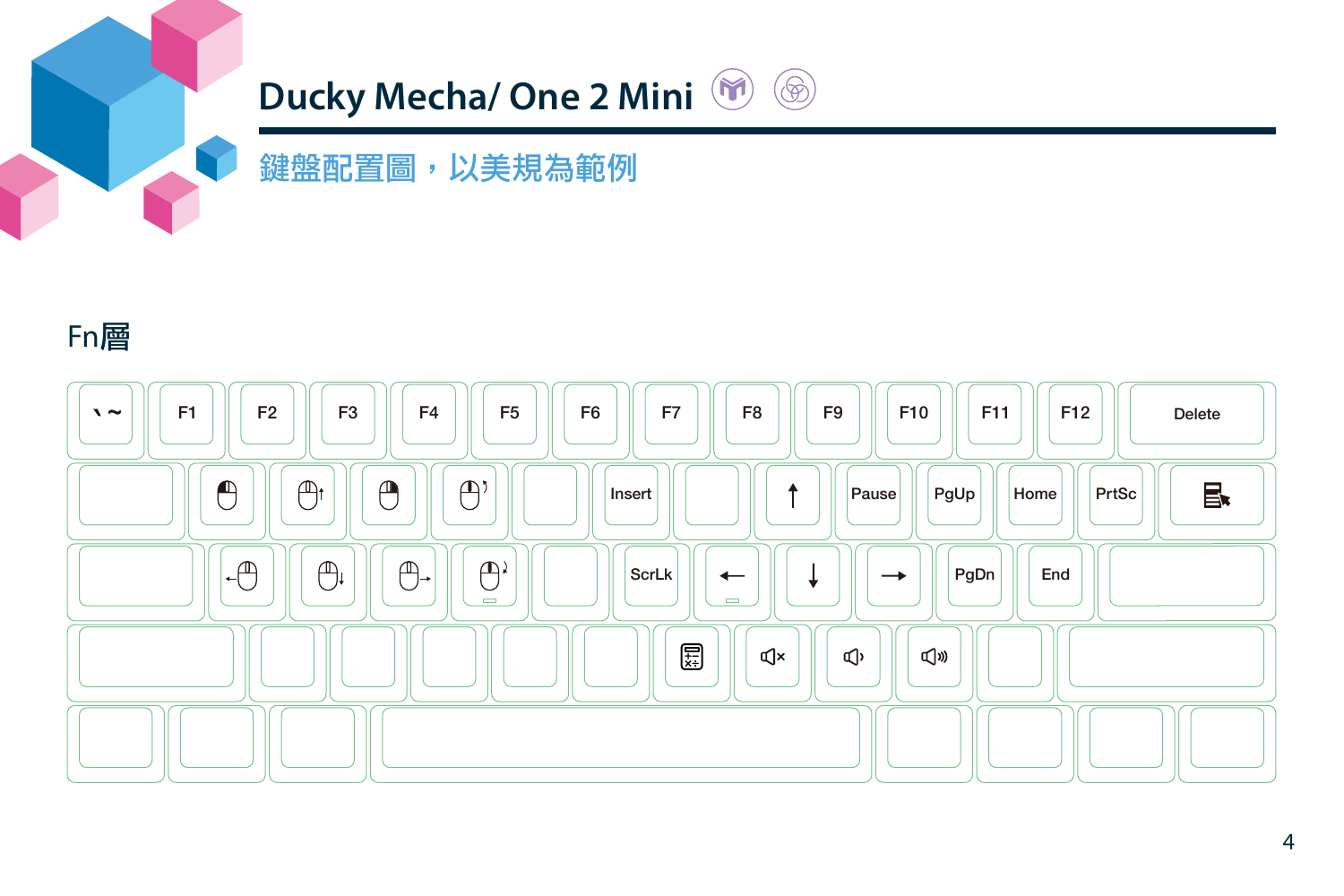

### 鍵盤配置圖,以美規為範例

### Fn + Alt層

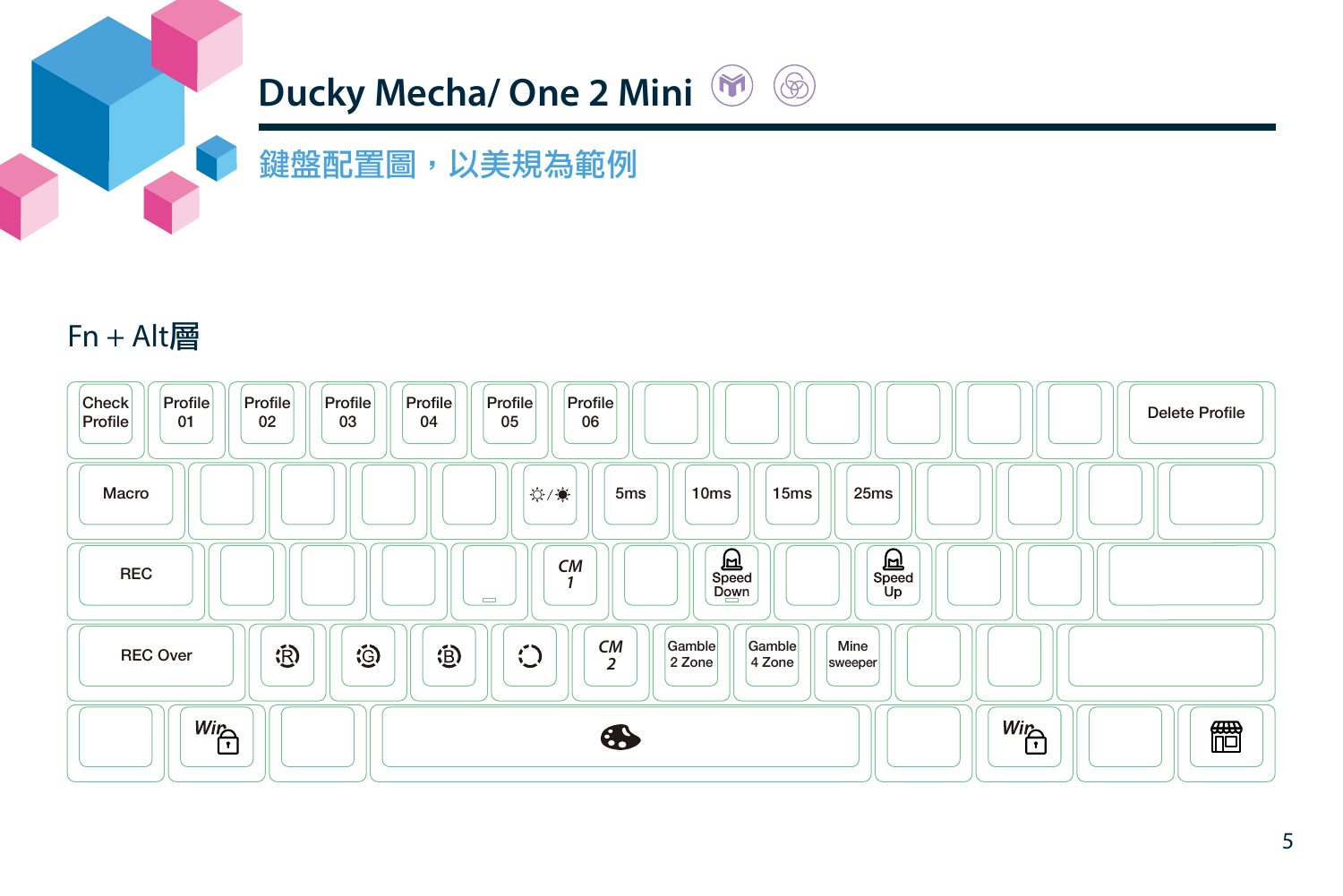|                | 第一次:波浪模式 (預設)   | 《③ 第七次:光量模式(可設定顏色)          |
|----------------|-----------------|-----------------------------|
|                | 第二次:循環變色模式      | <b>《 第八次:單色呼吸模式 (可設定顏色)</b> |
| $Fn + Alt + T$ | 第三次:雨滴模式        | ☆ 第九次:100% 全亮模式(可設定顏色)      |
|                | 第四次:圓形漣漪模式      | <b>② 第十次:雷達模式 (可設定顏色)</b>   |
|                | 第五次: 隨機單點亮模式    | 第十一次:關閉所有燈光效果               |
|                | 第六次:單點亮 (可設定顏色) |                             |

 $(\tilde{r})$ 

● 以上各種模式,皆可诱渦下列操作來谁行細節調整:

RGB燈光操作模式

- **◆ Fn + Alt + J: 降低速度。**
- ◆ Fn + Alt + L:增加速度。
- Fn + Alt + T 按住3秒鐘,可以關閉所有燈光效果(含CM1、CM2)。
- 有 83 符號的模式可透過下列操作來進行細節調整:
	- ◆ Fn + Alt + Z: 調整紅色 (R) 亮度, 10 階。
	- ◆ Fn + Alt + X: 調整綠色 (G) 亮度, 10 階。
	- ◆ Fn + Alt + C: 調整藍色 (B) 亮度, 10 階。
	- ◆ Fn + Alt + V:清除紅色、綠色、藍色的顏色設定值。
	- ◆ Fn + Alt + 空白鍵(調色盤):開啟調色盤顯示各種不同顏色,只要點選想要的顏色即完成顏色設定。 6

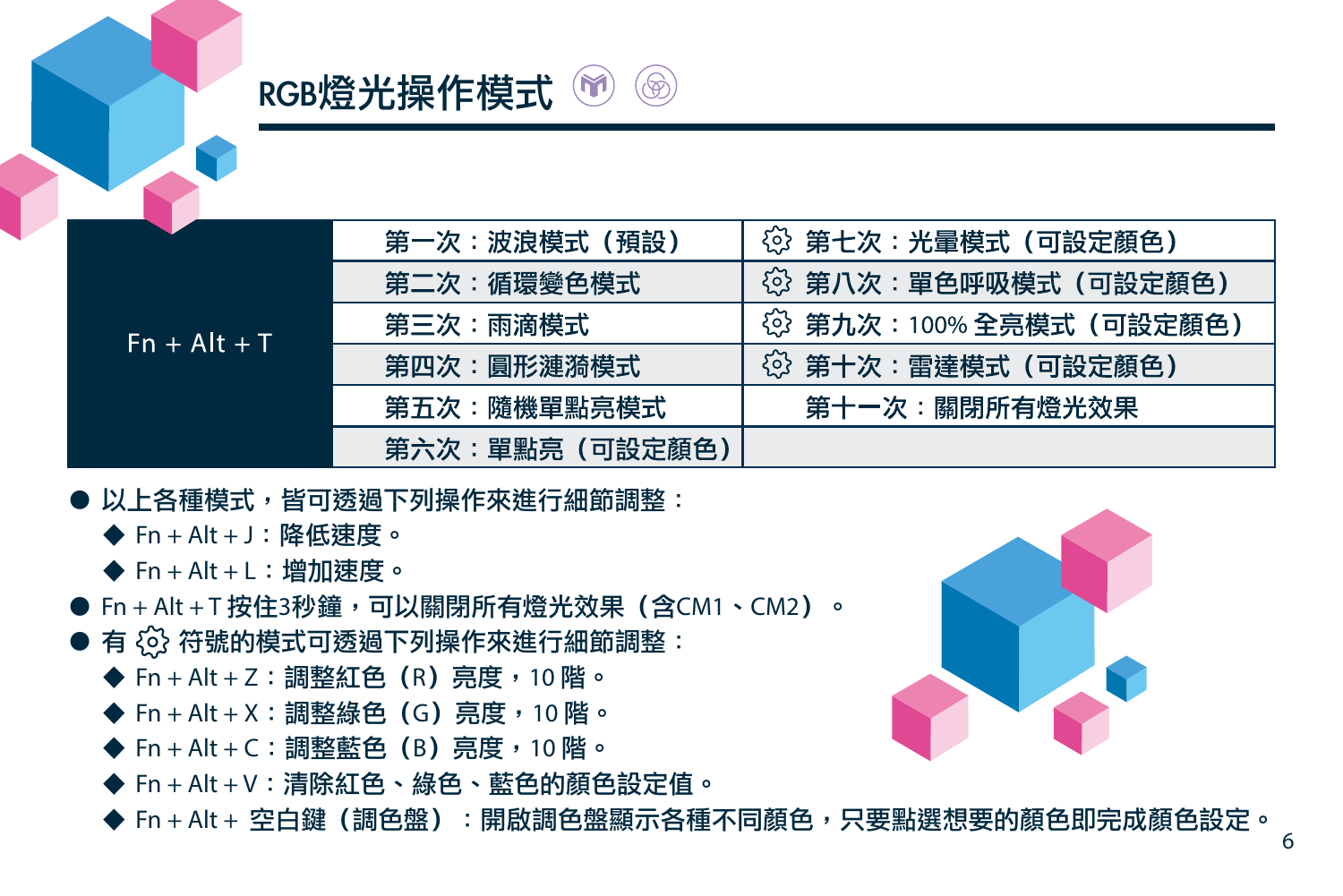

## RGB 記憶區域背光 ®

| $Fn + Alt + G$               | CM1依序有不同動作:第1段:依玩家設定的區域顯示背光。<br>第2段:依玩家設定的區域進行呼吸。<br>第3段:OFF 關閉 CM1。 |  |
|------------------------------|----------------------------------------------------------------------|--|
| $Fn + Alt + B$               | CM2依序有不同動作:第1段:依玩家設定的區域顯示背光。<br>第2段:依玩家設定的區域進行呼吸。<br>第3段:OFF 關閉 CM2。 |  |
| $Fn + Alt + Caps Lock$ (REC) | 按住3秒後,亮起按鍵 G (CM1) 、B (CM2) ,挑選要設定<br>的按下即可開始錄製。                     |  |
| Caps Lock $+Z$               | 調整紅色 (Red) 燈光顏色,有10階。                                                |  |
| Caps Lock $+X$               | 調整綠色 (Green) 燈光顏色,有10階。                                              |  |
| Caps Lock + $C$              | 調整藍色 (Blue) 燈光顏色,有10階。                                               |  |
| Caps Lock $+V$               | 清除所有燈光。                                                              |  |
| Caps Lock + 空白鍵              | 開啟調色盤。                                                               |  |
| Caps Lock $+$ $\pm$ Shift    | REC over,完成錄製。                                                       |  |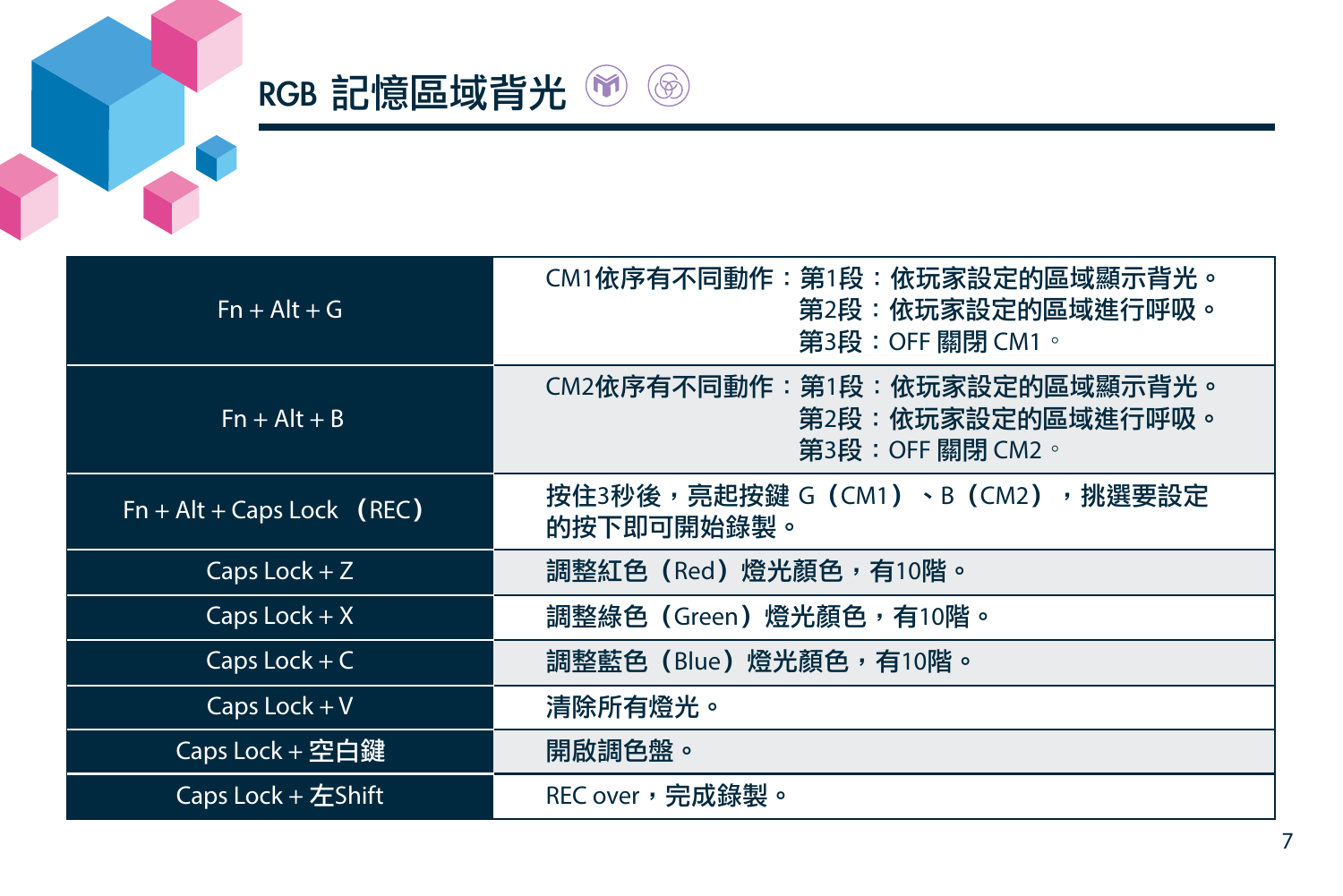

## RGB 記憶區域背光

### 操作過程

- 操作重點提示:先調整喜歡的燈色,再選擇要指定的按鍵。
- 1. 按住 Fn + Alt + Caps Lock 達3秒後,將亮起按鍵 G(CM1)、B(CM2),按下G為設定 CM1,若按下B 則是設定 CM2。
- 2. 當進入錄製模式後,Caps Lock 鍵會顯示當前要設定的顏色,可以透過 Caps Lock + Z / X / C / V 調整顯示 燈色。當有喜歡的顏色出現時,直接在鍵盤上按下任意鍵,該鍵就會儲存成喜歡的顏色。
- 3. 使用者可以重覆上一個步驟,讓鍵盤在同一組區域背光設定中,不同按鍵能擁有多種不同燈色。若該鍵已 被設定亮起,再按一下可取消該鍵的設定值。
- 4. 當完成錄製後,按下 Caps Lock +左Shift鍵 (REC over), 結束錄製。此時 Caps Lock 按鍵指示的顏色, 會變成 Caps Lock 按鍵的設定值。

#### 註:

- 當進入錄製模式後,Caps Lock 顯示當前要設定的顯示顏色。
- CM1、CM2 可以與其他燈光模式並存,CM1優先權較高 (CM1>CM2) ,分別控制個別區塊。若要 一次關閉全部背光效果,只要按住 Fn + Alt + T 按住3秒鐘即可。
- 錄製30秒無動作,不儲存後自動關閉。
- Caps Lock 顏色定義與「單色背光模式」相同。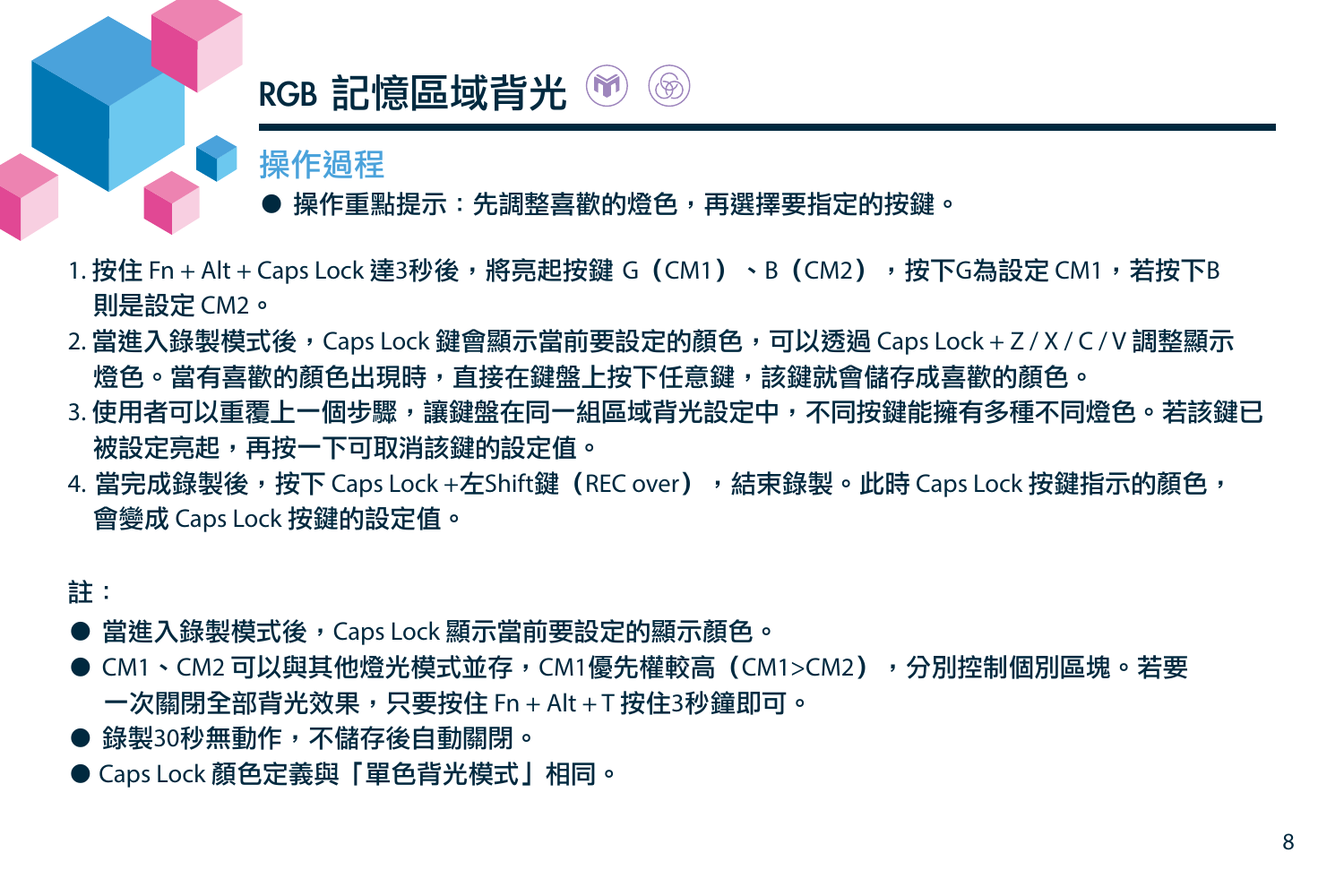

#### **Ducky**遊戲互動模式 ⊛  $(\tilde{r})$

| $Fn + Alt + N$          | 2區塊閃爍 |
|-------------------------|-------|
| $Fn + Alt + M$          | 4區塊閃爍 |
| 操作方式:                   |       |
| 按住3秒後進行多區塊閃爍,按下空白鍵後將隨機停 |       |

留在區塊上,再按一下即可再開始下一回合。

#### Ducky Gamble 模式 **Ducky Minesweeper 模式**

| $Fn + Alt + .$ | 踩地雷遊戲                   |  |
|----------------|-------------------------|--|
| 操作方式:          |                         |  |
| ⊛)             |                         |  |
|                | 按住3秒後進行踩地雷遊戲,鍵盤會隨機挑選1或數 |  |
|                | 佃也维州为地重。尚伟用李趁达也下也维咕命题子  |  |

個按鍵做為地雷。當使用者輪流按下按鍵時會顯示 顏色,綠色代表安全繼續遊戲,若踩到紅色代表為 地雷即結束遊戲。遊戲結束會停留在原顯示燈色, 按下空白鍵為進入下一個回合。

### 註:

- Ducky Gamble 可透過下列操作來進行細節調整:
	- ◆ Fn + Alt + J: 降低速度。
	- ◆ Fn + Alt + L:增加速度。
- 按下 Fn+Alt 層的任何燈光效果,即跳出此遊戲模式。
- 超過10分鐘沒按下仟何按鍵時,即跳離游戲介面。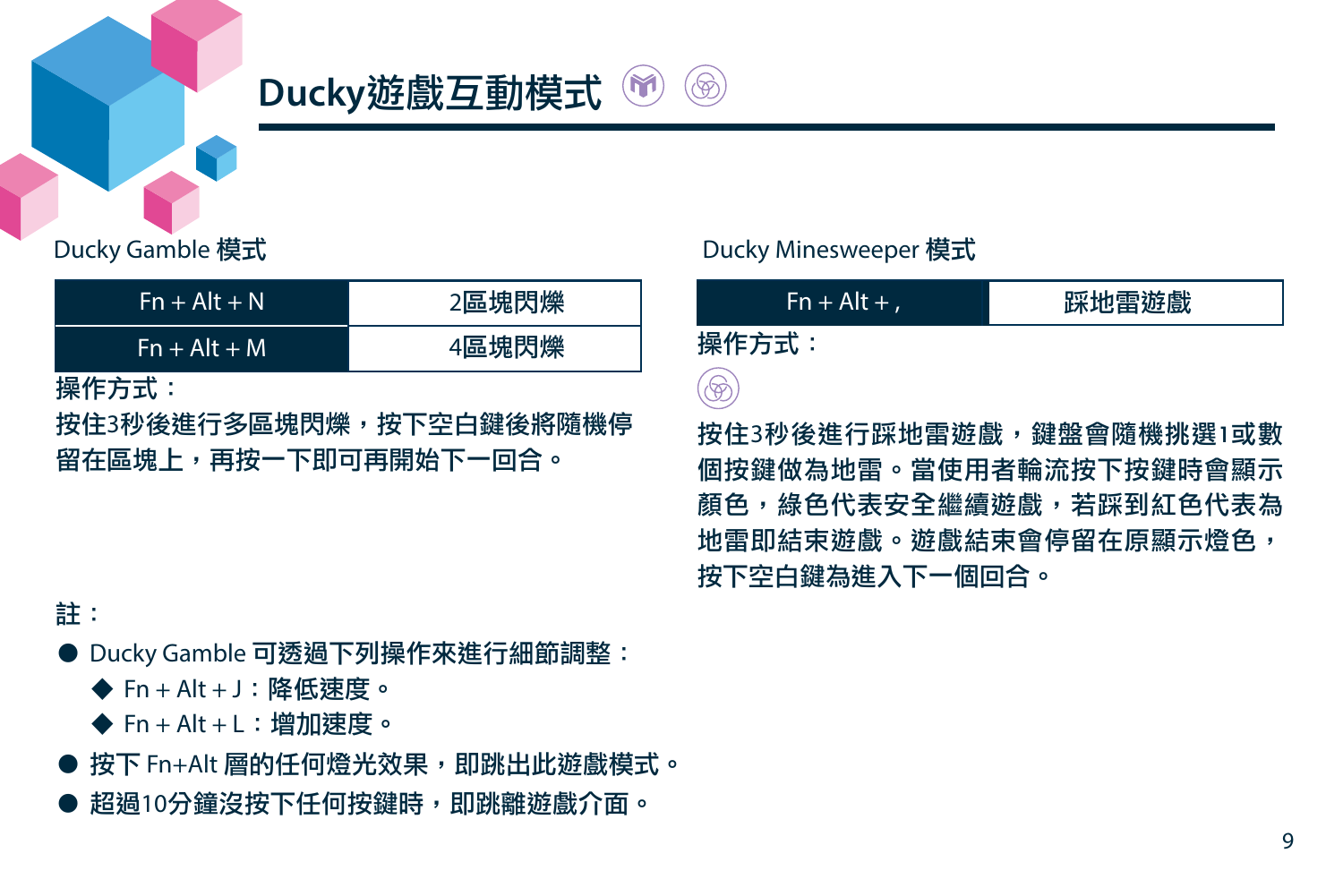

| $Fn + W$ | 滑鼠游標向上 | $Fn + O$ | 滑鼠左鍵 |
|----------|--------|----------|------|
| $Fn + A$ | 滑鼠游標向左 | $Fn + E$ | 滑鼠右鍵 |
| $Fn + S$ | 滑鼠游標向下 | $Fn + R$ | 滾輪向上 |
| $Fn + D$ | 滑鼠游標向右 | $Fn + F$ | 滾輪向下 |

設定 **Debounce Time** ௌ

| 5 <sub>ms</sub> | $Fn + Alt + Y$ |                    |
|-----------------|----------------|--------------------|
| 10ms (預設值)      | $Fn + Alt + U$ | 按住3秒後,全鍵盤閃3下代表切換完成 |
| 15ms            | $Fn + Alt + I$ |                    |
| 25ms            | $Fn + Alt + O$ |                    |

註:

此為調整機械軸內金屬彈片在按壓過程中,接觸的反彈跳時間。時間越短能越早觸發,但過短有可能造 成連點誤判。如果非必要,以原始的預設值即可。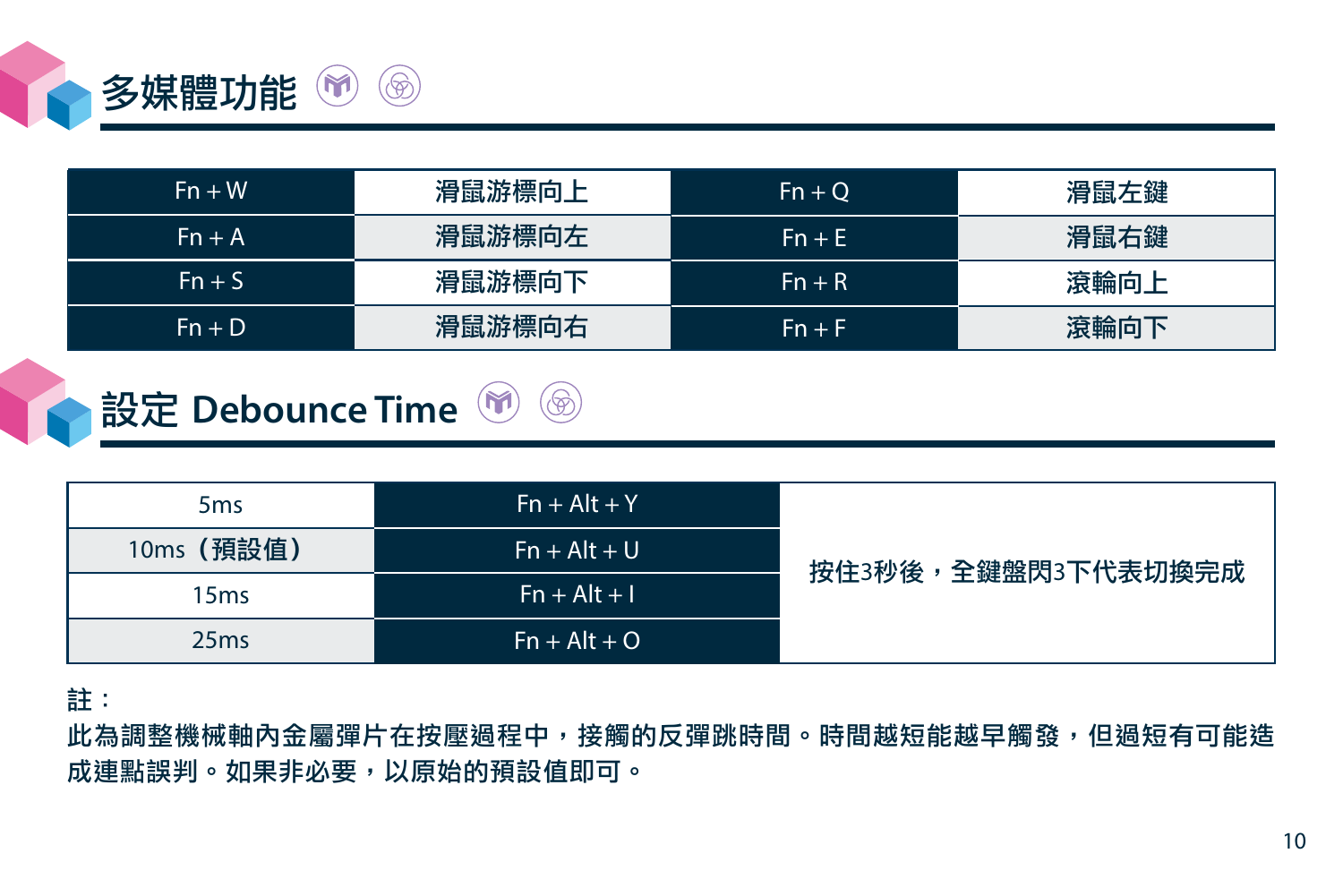

壓住按鍵左Ctrl + 左Shift + Caps Lock,再插入電源

此模式下無法記憶,每次使用皆須重新插拔

註:

適合插在行動電源或USB充電座提供燈光效果展示之用,不送出鍵盤訊號。請注意僅限於輸出電壓為5V的供 電設備使用,若電壓不符可能會損壞鍵盤。

店家櫥窗**DEMO**模式用,以展示燈光模式  $\sim$ ۶

 $Fn + Alt + CtrI$  達3秒

開啟 / 關閉展示多種背光模式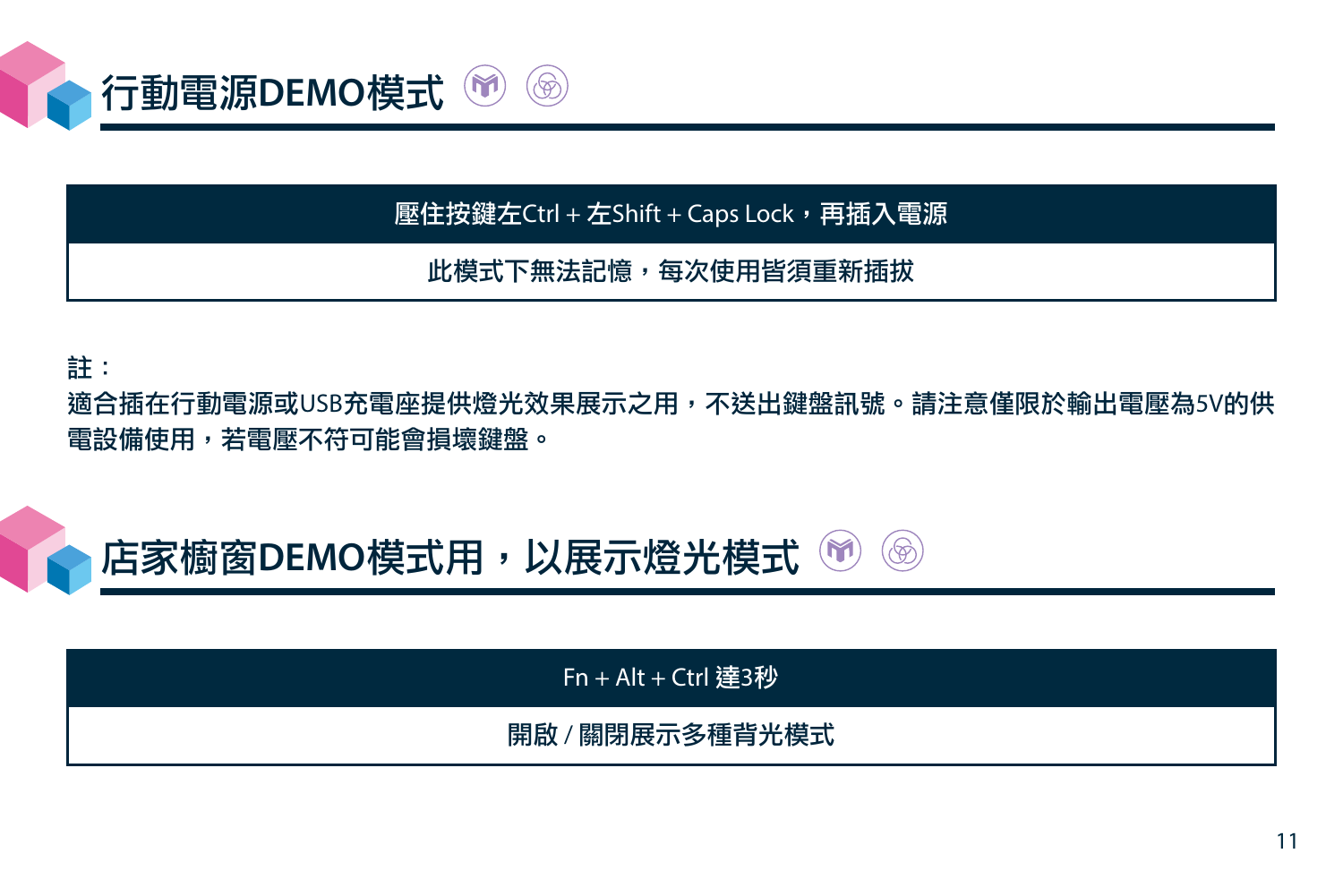

| 歐規<br>美規、 | 左Windows鍵 + 右Windows鍵 |
|-----------|-----------------------|
| 日規        | $Fn + \nmp$ Windows鍵  |

註: 壓住3秒後,鍵盤或指示燈會閃3下表示回復。



Fn + 任一Alt + 任一Windows鍵

註: 壓住3秒後,全鍵盤會閃3下表示切換完成(預設為開啟Windows鍵功能)。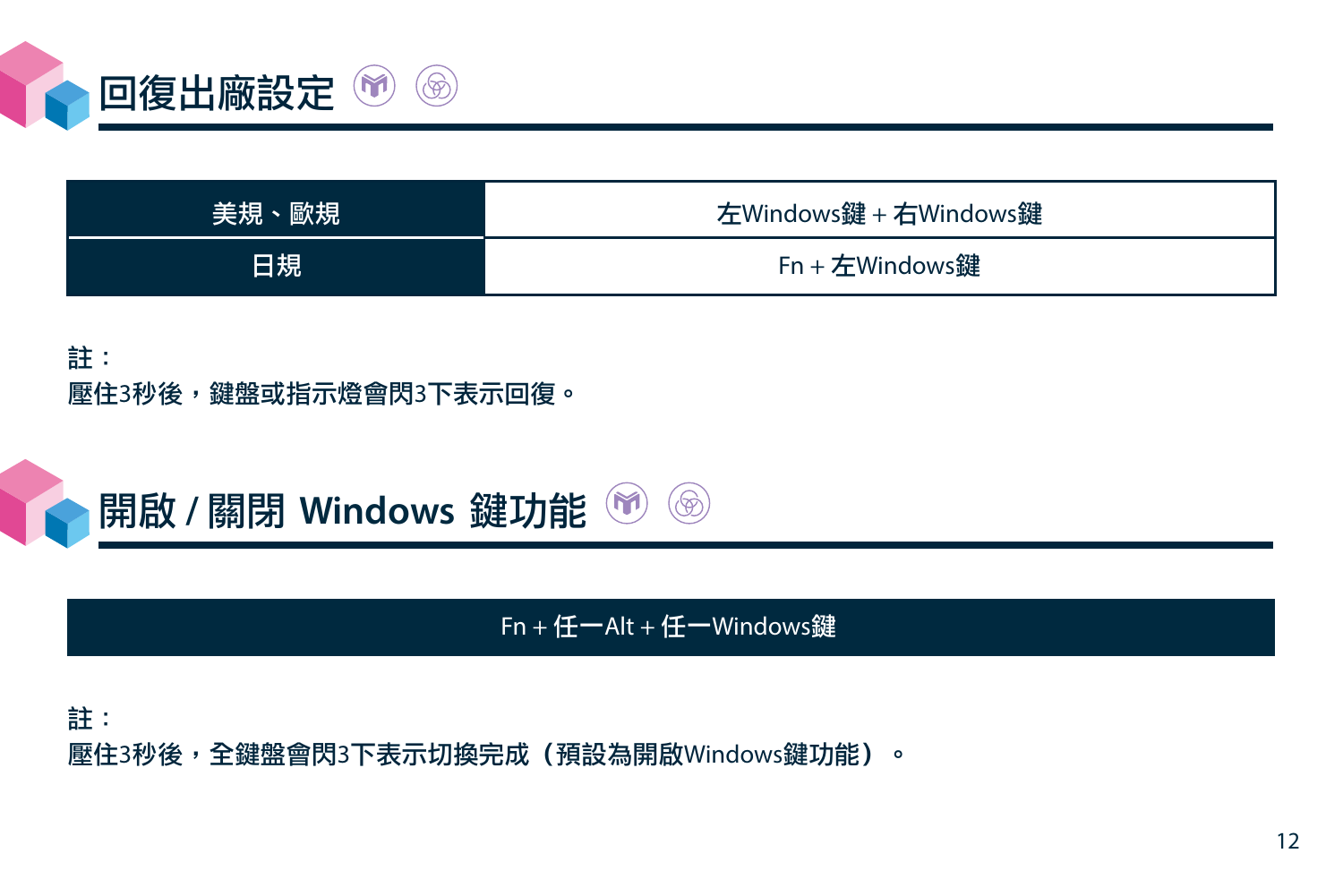

## 鍵位切換與 **DIP** 指撥開關功能

### 鍵位切換功能

- DIP1 DIP2 **1.** 適用按鍵**: Fn/Alt/Ctrl/Windows/Caps lock**鍵 **2.** 操作方式**:**
- ●按住**Fn + Alt + k**達**5**秒,**ESC**、左**Ctrl**、左**Win**鍵、左**Alt** 
	- 、右**Alt**、右**Win**鍵、**Fn**、右**Ctrl**及**Caps lock**鍵皆會亮起
	- ,燈色分別為粉、紅、橙、黃、綠、藍、靛、紫、白。
- ●除**Capslock**鍵之外**,** 其餘**7**個按鍵只要同時或依序按下 任意**2**顆**,** 即可交換其鍵位。**(**燈色也會跟著交換**)**
- **●按1下後Caps lock鍵將改變其功能,順序為 Caps lock(**白燈**) -> Fn(**靛燈**) ->** 左**Ctrl(**紅燈**)**依序循環。  **(Caps lock**會依據功能來亮燈**)**
- ●更改完成後按**Esc**鍵**1**下結束切換。 註**:** 尚未做鍵位切換前,可按**Esc**鍵**1**下離開此功能。



### DIP 指撥開關功能

| DIP <sub>1</sub> | OFF (預設)     | ON            |
|------------------|--------------|---------------|
|                  | Windows鍵功能ON | Windows鍵功能OFF |
| DIP <sub>2</sub> | OFF (預設)     | ON            |
|                  | 仟意全鍵輸出       | 任意6鍵輸出        |
| DIP <sub>3</sub> | OFF (預設)     | ON            |
|                  | Ducky VID    | 可自定VID        |
| DIP <sub>4</sub> | OFF (預設)     | ON            |
|                  | 標準鍵盤模式       | 櫥窗展示模式        |

註: 切換每1次DIP的On與Off,鍵盤就必須重新 插拔,功能才會生效。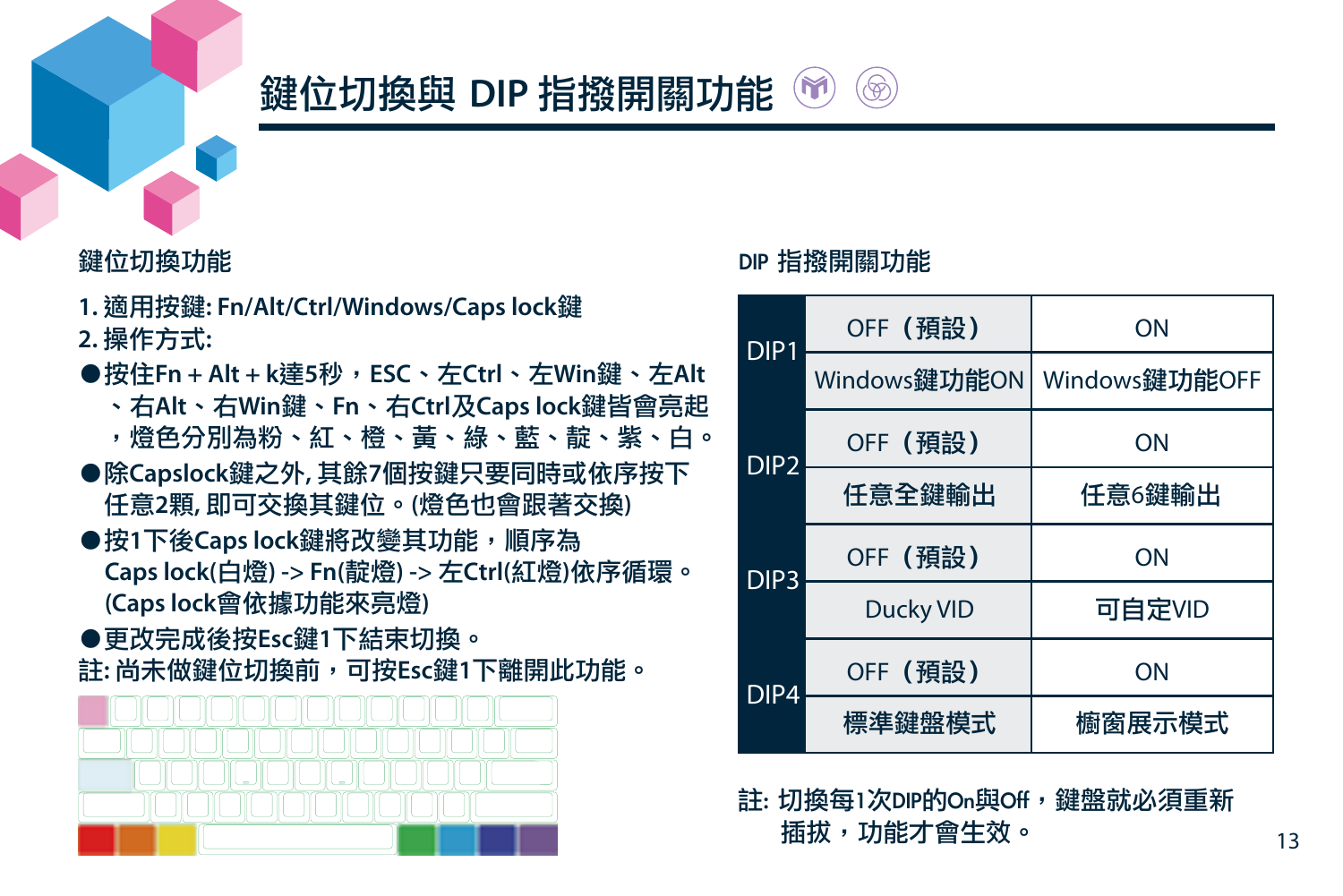#### **Step1.** 選取要錄製的Profile

|              |   |   | 切換至第1組設定 | 原始鍵盤功能 (預設值)  | 註:                                     |
|--------------|---|---|----------|---------------|----------------------------------------|
|              |   |   | 切換至第2組設定 |               | ▶ 當鍵盤插入時,Caps Lock與                    |
| $Fn + Alt +$ |   | - | 切換至第3組設定 |               | 數字鍵會閃爍Profile數值。<br>● 請先將設定檔切換至Profile |
|              |   | = | 切换至第4組設定 | 可自定義按鍵Macro功能 | 2~6,才可谁行Macro設定。                       |
|              |   |   | 切换至第5組設定 |               | ● 切換完後,Caps Lock或指示燈                   |
|              | 6 |   | 切换至第6組設定 |               | 會閃爍該設定值數字的次數。                          |

Step2. 進入錄製模式

按住 Fn + Alt + Tab 3 秒進入錄製模式,進入後 Caps Lock 或指示燈會慢速閃爍。

Step3. 按下按鍵

按下想要錄製的按鍵,按下後該按鍵會亮起(非背光版本則不會),Caps Lock 或指示燈會快速閃爍。

#### Step4. 輸入想要的按鍵設定

輸入想要設定的按鍵功能、Macro 執行情形、Macro時間間隔或是多媒體功能鍵。

Step5. 錄製其他按鍵(跳出當前錄製的按鍵)

按下 Fn + Alt,結束錄製當前按鍵,回到設定檔並可繼續選擇錄製其他按鍵。

#### Step6. 結束錄製

按下 Fn + Alt + Tab 達1秒,結束錄製並回到鍵盤層。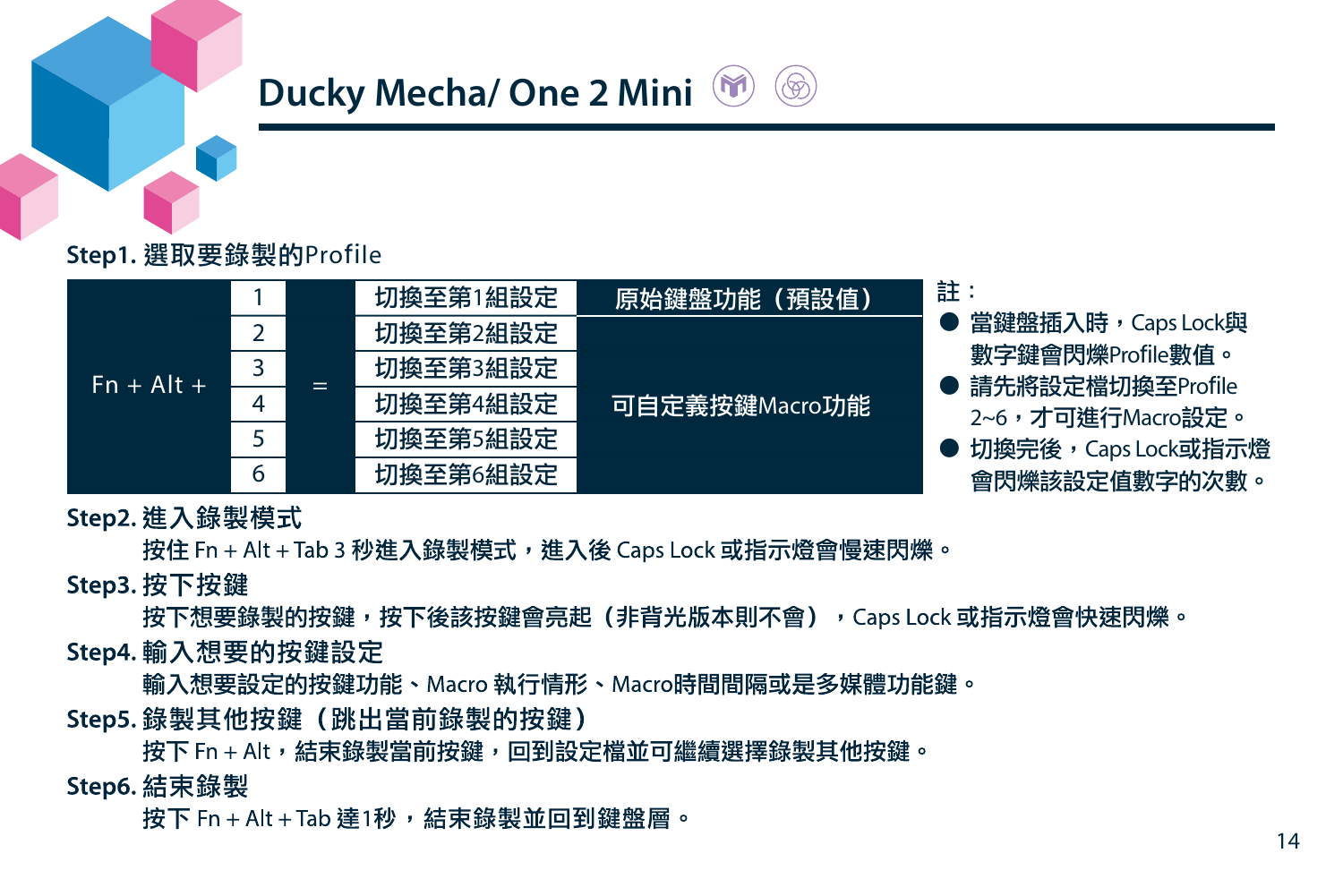



| $Fn + Alt +$ | Tab        | 按住達3秒後,可開始錄製Macro<br>按住達1秒,則結束錄製Macro |
|--------------|------------|---------------------------------------|
|              | <b>ESC</b> | 指示燈會閃爍當前的Profile值次數                   |
|              | Backspace  | 刪除當前Profile值                          |

| $Fn + Alt$                        |  |
|-----------------------------------|--|
| 按住達1秒,跳出當前錄製的按鍵,並可選擇其他按鍵繼續錄製Macro |  |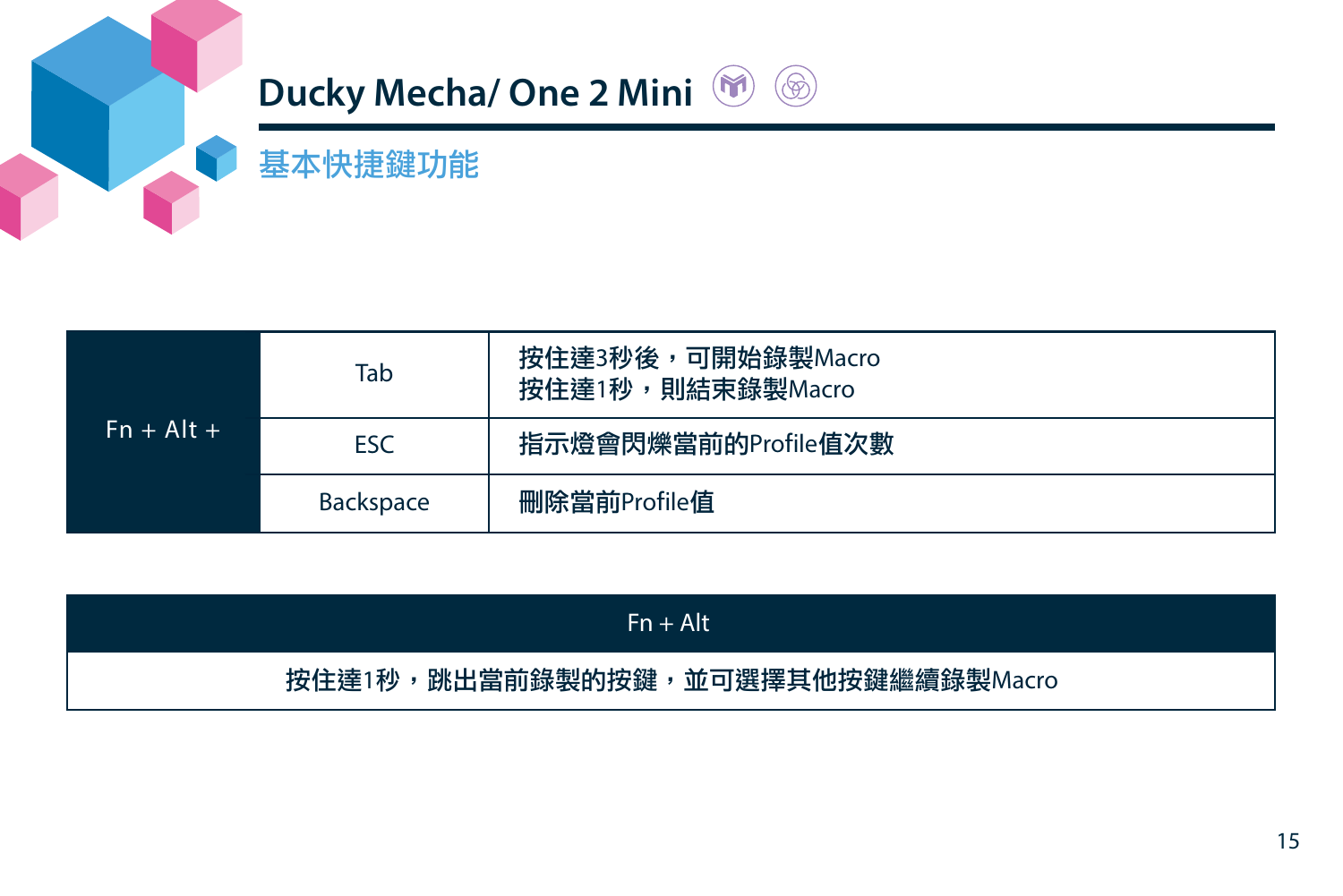

設定區域的範圍

### Ducky Mini Macro可設定之鍵盤層

- 基本層
- Fn層
- Fn + Ctrl層

Ducky Mini Macro不可設定之按鍵

- Fn鍵
- Caps Lock鍵



### 註:

- 支援同時錄製N顆按鍵,輸出時即同時錄製的N顆按鍵
- Macro預設輸入會以使用者打字的時間進行記錄儲存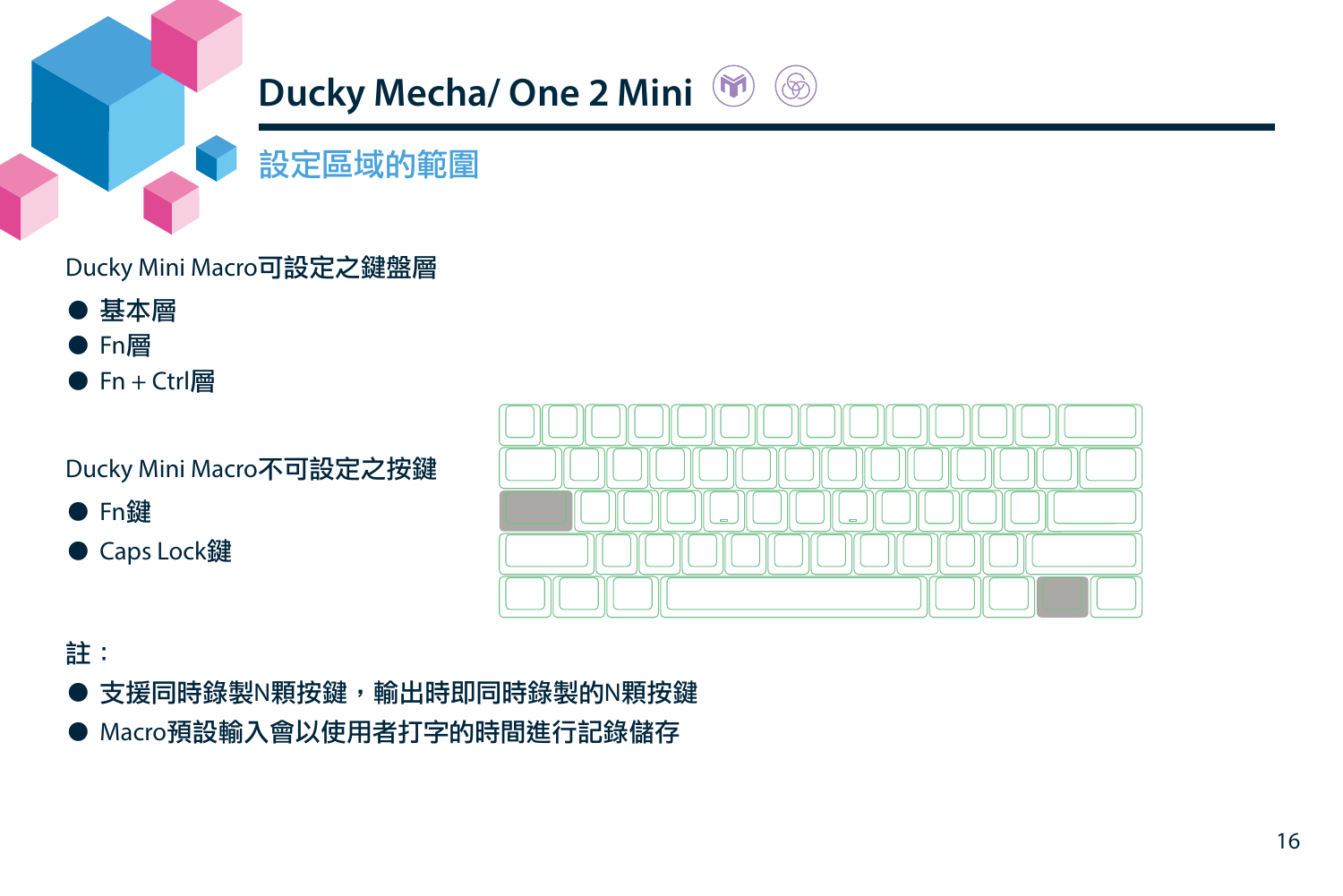

#### **Ducky Mecha/ One 2 Mini** $\circledast$

## 指定「多媒體鍵功能」設定輸入指令

| $Fn + Windows$ 鍵 + 下方按鍵 |         |    |       |          |      |              |          |
|-------------------------|---------|----|-------|----------|------|--------------|----------|
| A                       | 音量靜音    | G. | 上一首   | M        | 搜尋   | S            | 滑鼠游標向上   |
| B                       | 音量拳大    | н  | 計算機   | N        | 上一頁  |              | 滑鼠游標向下   |
|                         | 音量拳小    |    | 我的雷腦  | $\Omega$ | 下一百  | U            | 滑鼠游標向左   |
| D                       | 播放 / 暫停 |    | 瀏覽器首頁 | P        | 滑鼠左鍵 | $\mathsf{V}$ | 滑鼠游標向右   |
| E                       | 停止      | Κ  | 郵件    | $\circ$  | 滑鼠右鍵 | W            | 滑鼠滾輪向上捲動 |
|                         | 下一首     |    | 多媒體程式 | R        | 滑鼠中鍵 | Χ            | 滑鼠滾輪向下捲動 |

註:需錄製後才可使用。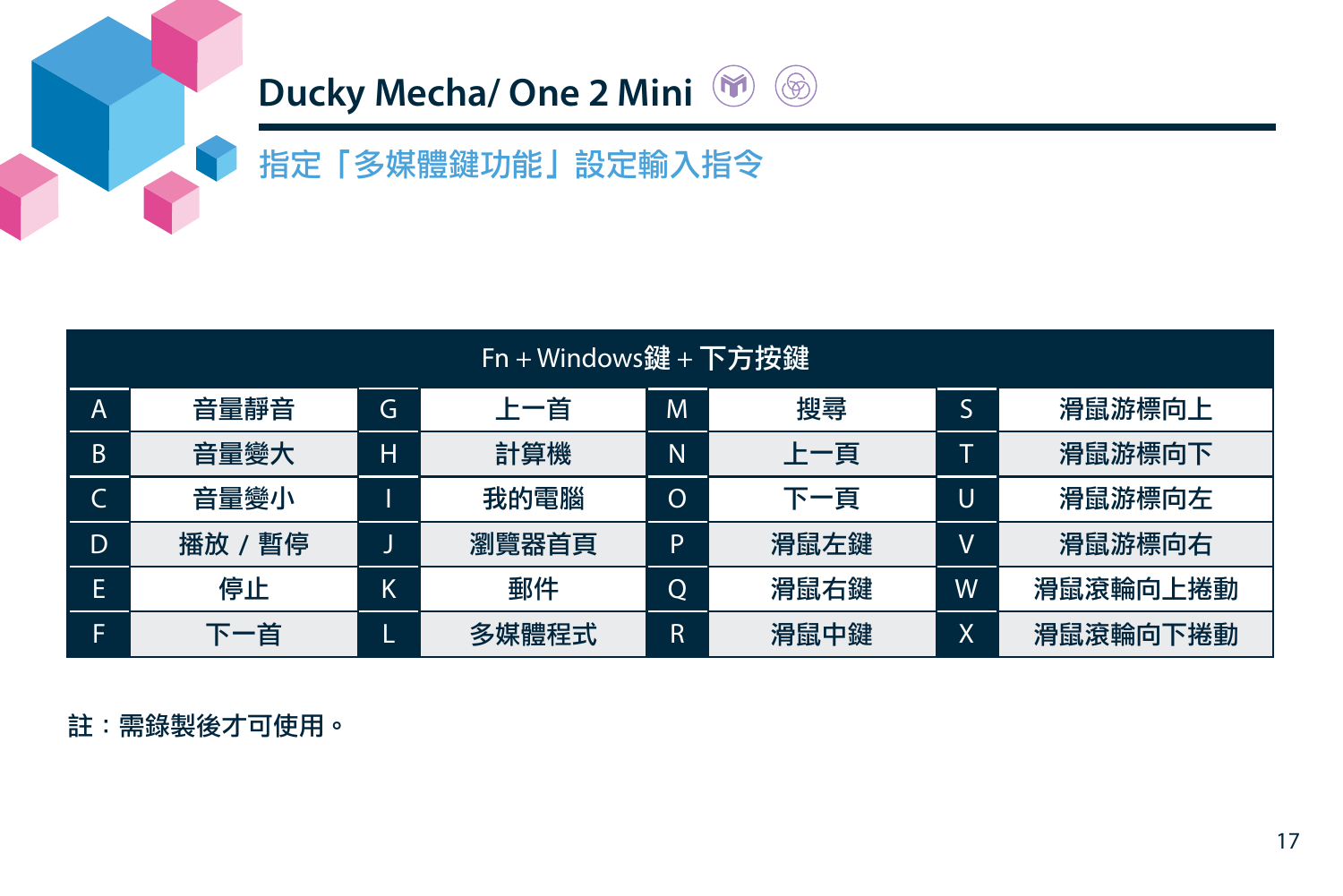

#### $\circledast$ **Ducky Mecha/ One 2 Mini**

## 指定「鍵盤按鍵功能」設定輸入指令

|   | $Fn + Shift # + T方按鍵$ |             |                    |  |  |  |  |
|---|-----------------------|-------------|--------------------|--|--|--|--|
| A | 提示Profile值            |             | 燈光模式:波浪模式          |  |  |  |  |
| B | Profile 1             | O           | 燈光模式:循環模式          |  |  |  |  |
|   | Profile 2             | P           | 燈光模式:雨滴模式          |  |  |  |  |
| D | Profile 3             | Q           | 燈光模式:漣漪模式          |  |  |  |  |
| E | Profile 4             | $\mathsf R$ | 燈光模式:隨機單點亮模式       |  |  |  |  |
| F | Profile 5             |             | 燈光模式:單點亮模式         |  |  |  |  |
| G | Profile 6             |             | 燈光模式: 100%全亮模式     |  |  |  |  |
| H | 燈光模式切換                |             | 燈光模式:單色呼吸燈模式       |  |  |  |  |
|   | 調整紅色燈光 / 調整亮度         |             | 燈光模式:雷達模式          |  |  |  |  |
|   | 調整綠色燈光                |             | 燈光模式:關閉所有燈光效果      |  |  |  |  |
| K | 調整藍色燈光                |             | 數字鍵區 「.」           |  |  |  |  |
|   | 清空燈光設定值               |             | <b>Number Lock</b> |  |  |  |  |
| M | 調色盤                   |             |                    |  |  |  |  |

註: 1.需錄製後才可使用 2.未標示圖示表示四種模式全支援。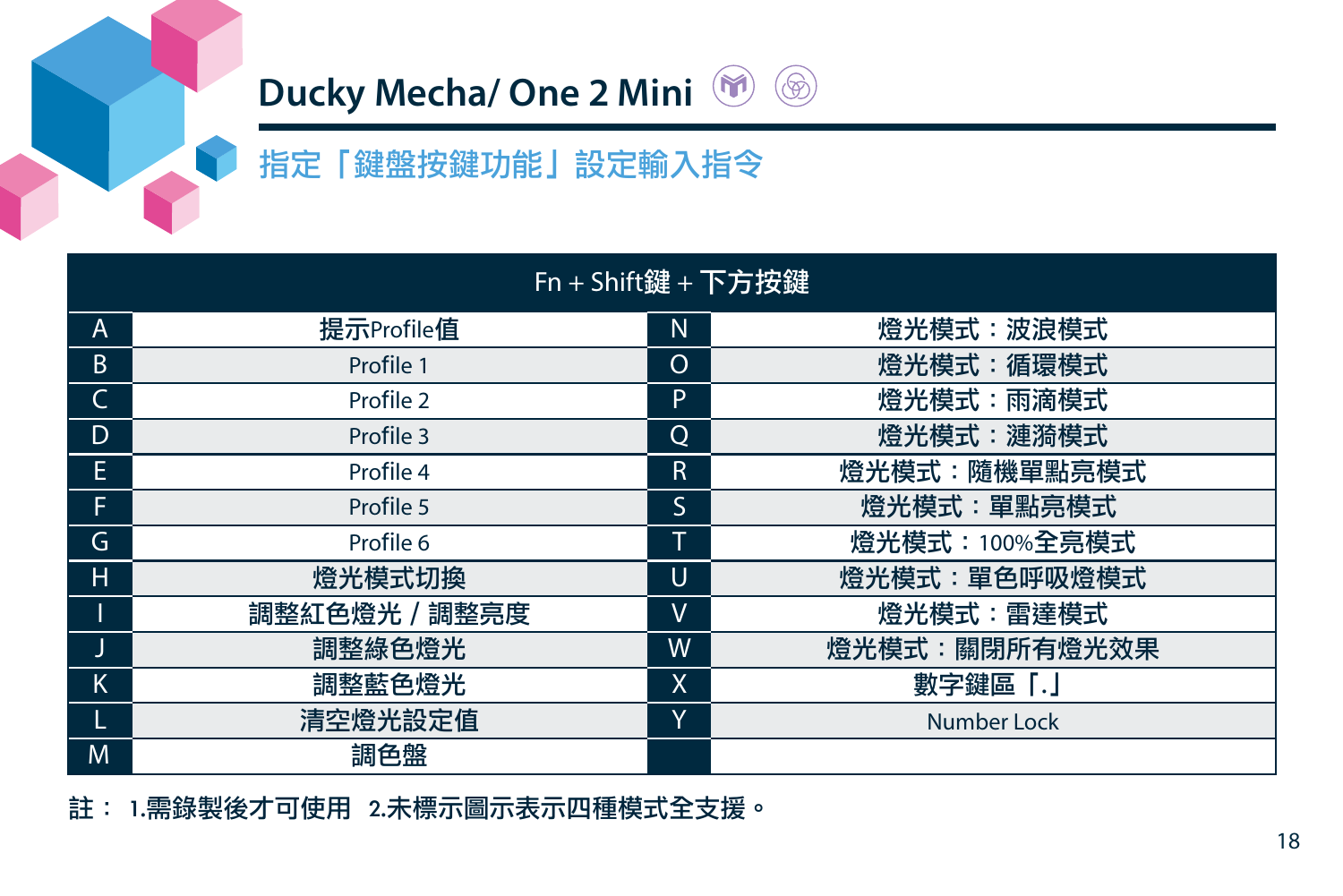

### Windows 常見功能快捷鍵

| $Ctrl + C$ | 複製選取的項目 | Windows鍵 + $D$           | 顯示桌面            |
|------------|---------|--------------------------|-----------------|
| $Ctrl + X$ | 剪下選取的項目 | Windows鍵 + M             | 將所有視窗最小化        |
| $Ctrl + V$ | 貼上選取的項目 | Windows鍵+L               | 鎖定電腦或切換使用者      |
| $Ctrl + Z$ | 復原動作    | Windows鍵 + R             | 開啟 [執行] 對話方塊    |
| $Ctrl + Y$ | 重做動作    | Windows鍵+F               | 搜尋檔案或資料夾        |
| $Ctrl + N$ | 建立新文件   | Windows鍵 + 1             | 最大化視窗           |
| $Ctrl + O$ | 開啟現有的文件 | Windows鍵 + $\downarrow$  | 最小化視窗           |
| $Ctrl + S$ | 儲存文件的變更 | Windows鍵 + $\leftarrow$  | 將視窗最大化到螢幕左側     |
| $Ctrl + P$ | 列印文件    | Windows鍵 + $\rightarrow$ | 將視窗最大化到螢幕右側     |
| $Alt + F4$ | 關閉使用的程式 | Windows鍵 + Home          | 最小化使用中視窗之外的所有視窗 |

● http://windows.microsoft.com/en-us/windows/keyboard-shortcuts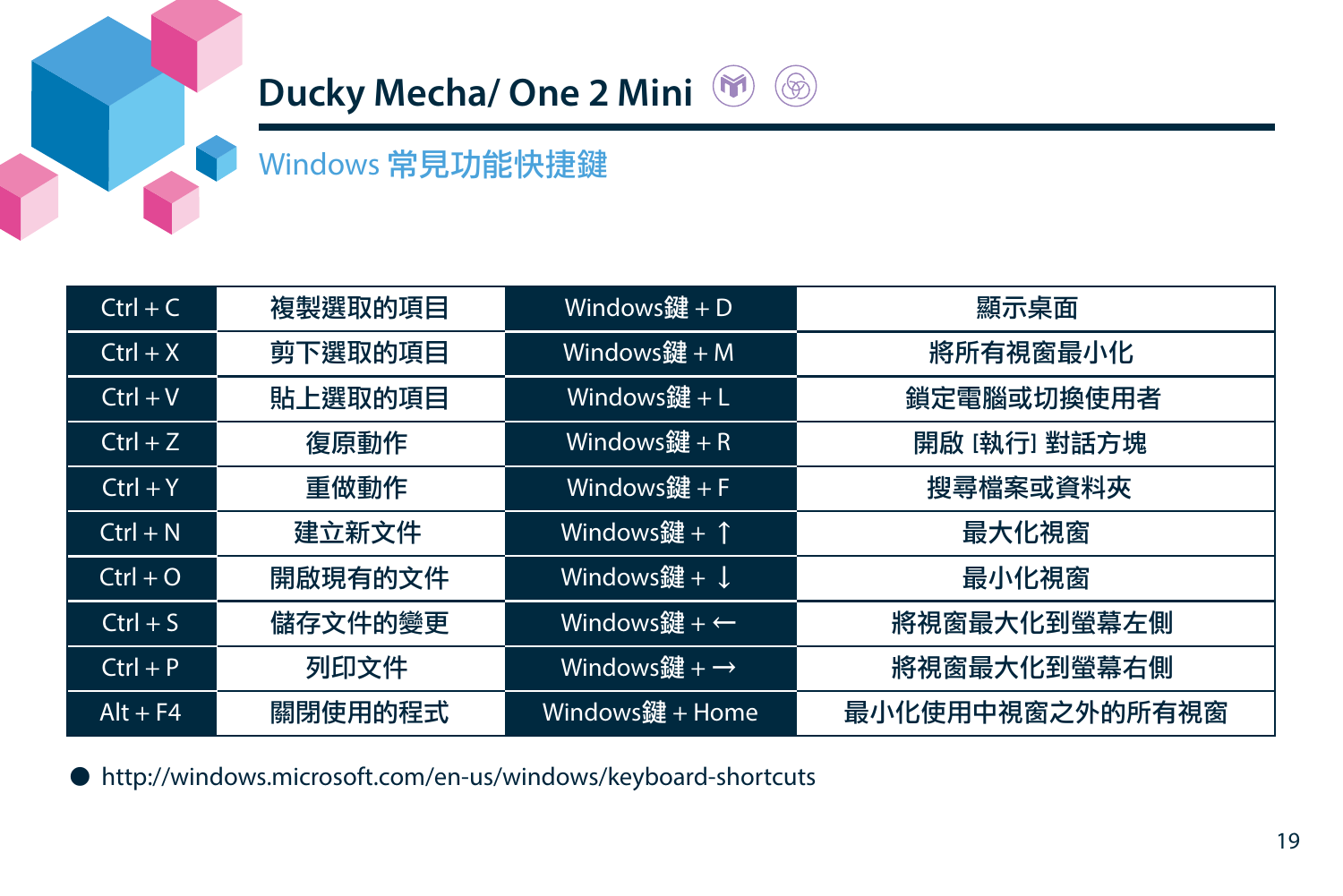

使用範例

註:請先將設定檔切換至Profile2~6,才可進行Macro設定。

### 情境A 想要將Z設定成Q輸出

操作方式:

按住 Fn + Alt + Tab 達3秒鐘 → 按下Z → 按下Q → 按下 Fn + Alt → 按住 Fn + Alt + Tab 達1秒

情境B 在 Windows 系統下,想要按下Z就能顯示桌面

操作方式:

按住 Fn + Alt + Tab 達3秒鐘 → 按下Z → 按住Windows鍵 + D → 按下 Fn + Alt →按住Fn + Alt + Tab達1秒

情境C 想要將 Fn + Ctrl + M 設定成音量靜音功能

操作方式:

按住 Fn + Alt + Tab 達3秒鐘 → 按下 Fn + Ctrl + M → 按住 Fn + Windows 鍵 + A → 按下 Fn + Alt → 按住 Fn + Alt + Tab 達1秒

### 情境D 想要將 Fn + Ctrl + Q 指定成單點亮模式輸出

操作方式:

按住 Fn + Alt + Tab 達3秒鐘 → 按下 Fn + Ctrl + Q → 按住 Fn + Shift + S → 按下 Fn + Alt → 按住 Fn + Alt + Tab 達1秒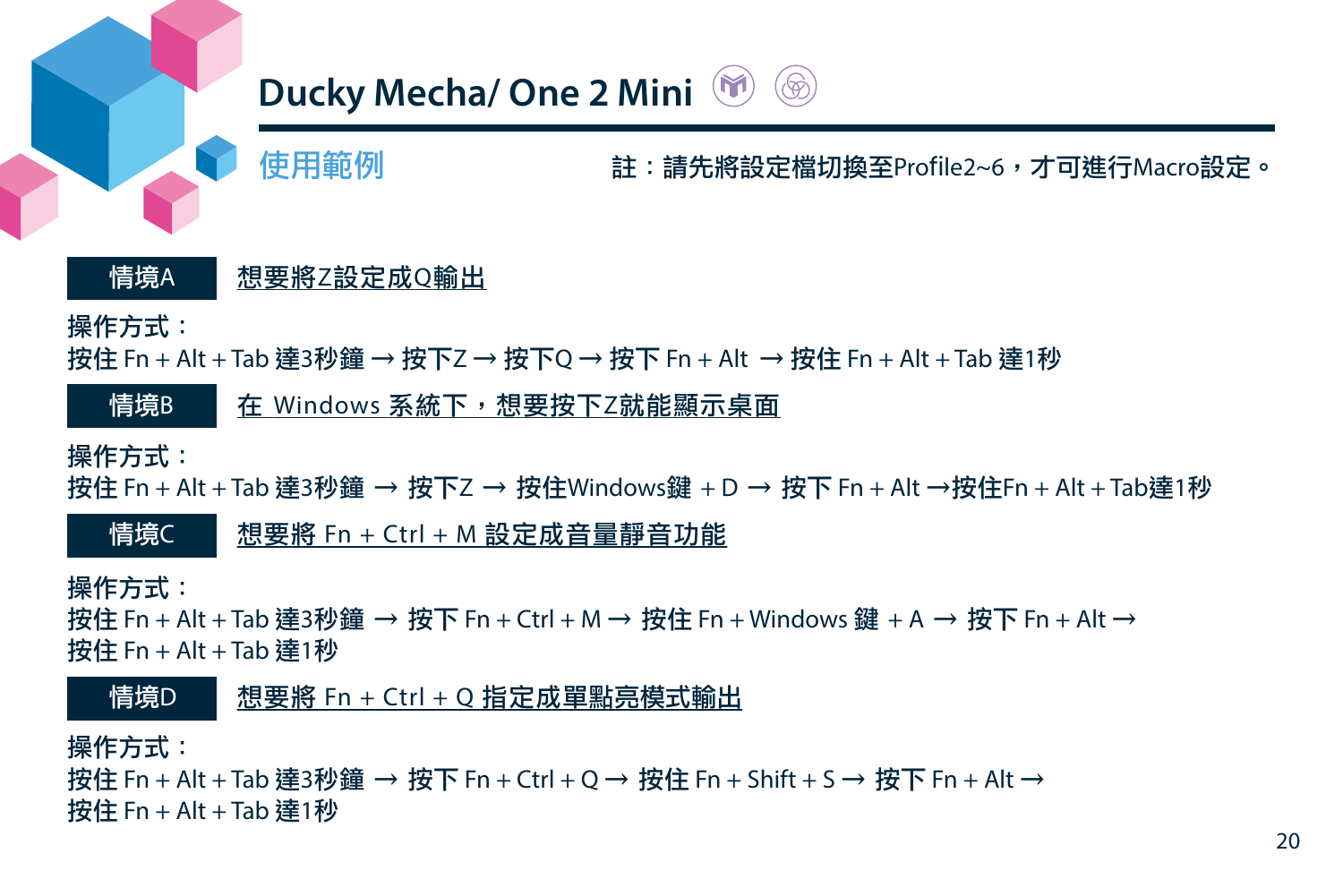

## **Ducky Mecha Mini**

### Mecha Mini version



### Specification :

- M Type: Mechanical keyboard
- Switch: Cherry MX switches m
- M LED: RGB LED
- Keycap material: PBT or ABS M
- M Printing method: Double-shot
- or Laser Engraved M
- Origin of production: Taiwan M
- Size:295 x 108 x 40 mm
- Weight: 826g

#### Features :

- M Aluminum case with nano-coating and Zinc alloy stands
- Cherry MX key switches for quality assurance M
- M Various RGB LED lighting modes which includes brand new game modes
- True USB Type-C interface, compatible with all Type-C devices M
- M Provides mouse functions for a convenient experience
- Miniature yet packed with features M
- Supports Ducky Macro through hardware, personalize functions as you like M
- M RGB version with Four-layer PCB featured, insisting on using the best specs
- Products with PBT Double-shot Seamless keycaps, providing the perfectly M exceptional typing experience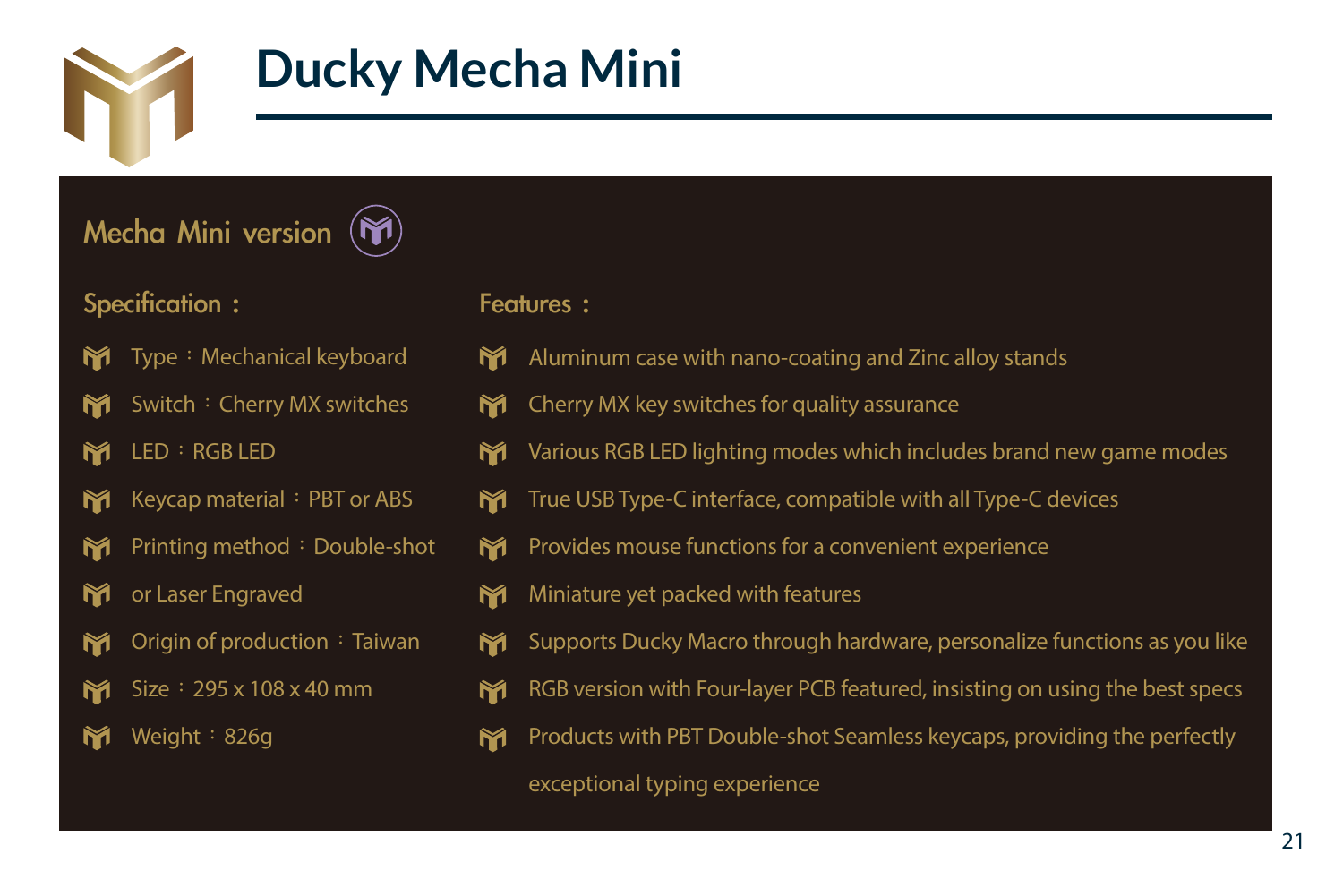## **Ducky One 2 Mini**

### RGB LED version @



### Specification



- Type: Mechanical keyboard
- Switch: Cherry MX switches
- LED:RGB LED
- Keycap material: PBT or ABS
- Printing method: Double-shot or Lazer Engrave



- Size:302 x 108 x 40 mm
- Weight: 590g

#### Features :

- Cherry MX key switches for quality assurance
- Various RGB LED lighting modes which includes brand new game modes
- True USB Type-C interface, compatible with all Type-C devices
- Provides mouse functions for a convenient experience
- Miniature yet packed with features
- Supports Ducky Macro through hardware, personalize functions as you like
- RGB version with Four-layer PCB featured, insisting on using the best specs
- Products with PBT Double-shot Seamless keycaps, providing the perfectly exceptional typing experience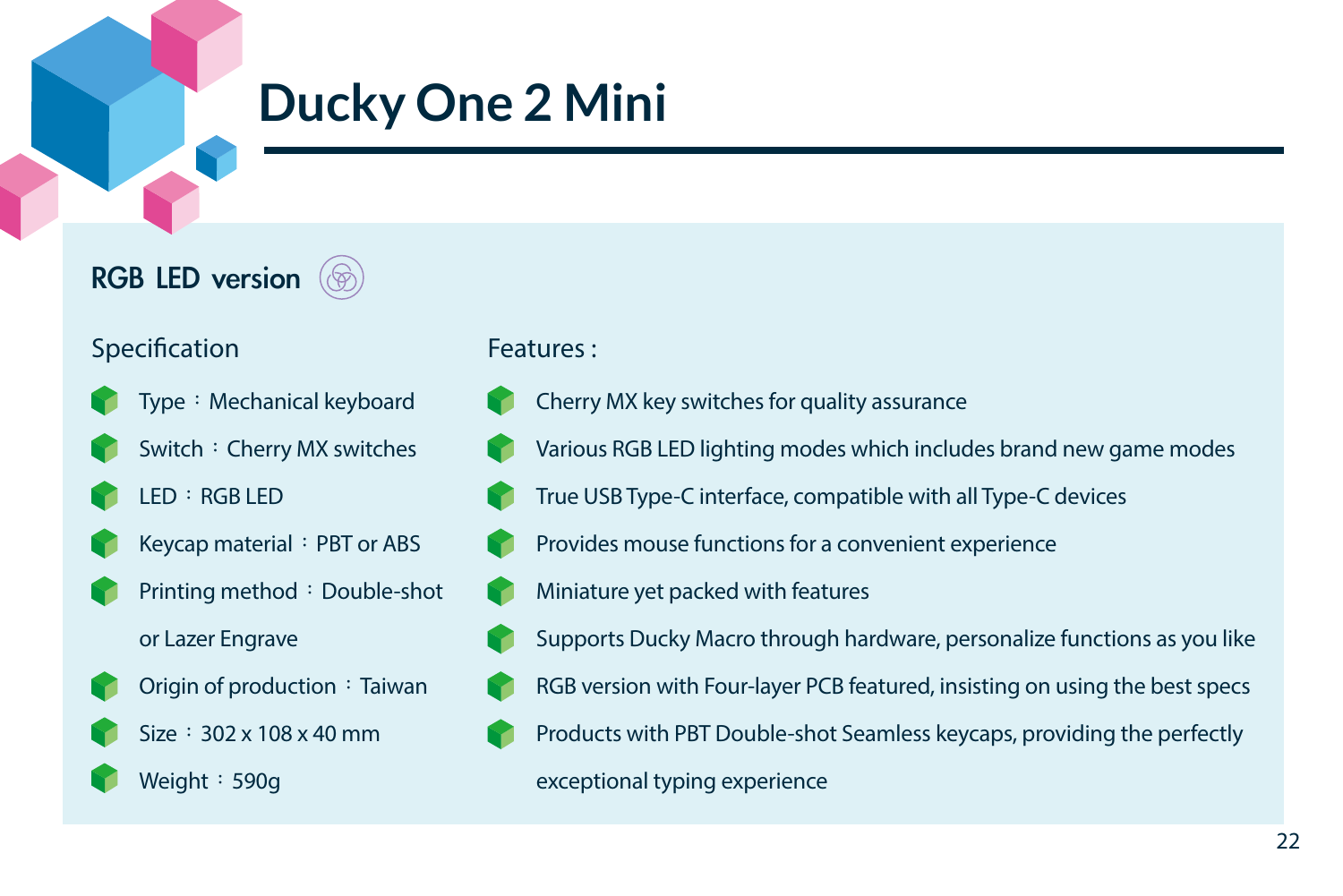

### Keyboard configuration diagram, US layout used as example

### Standard layer

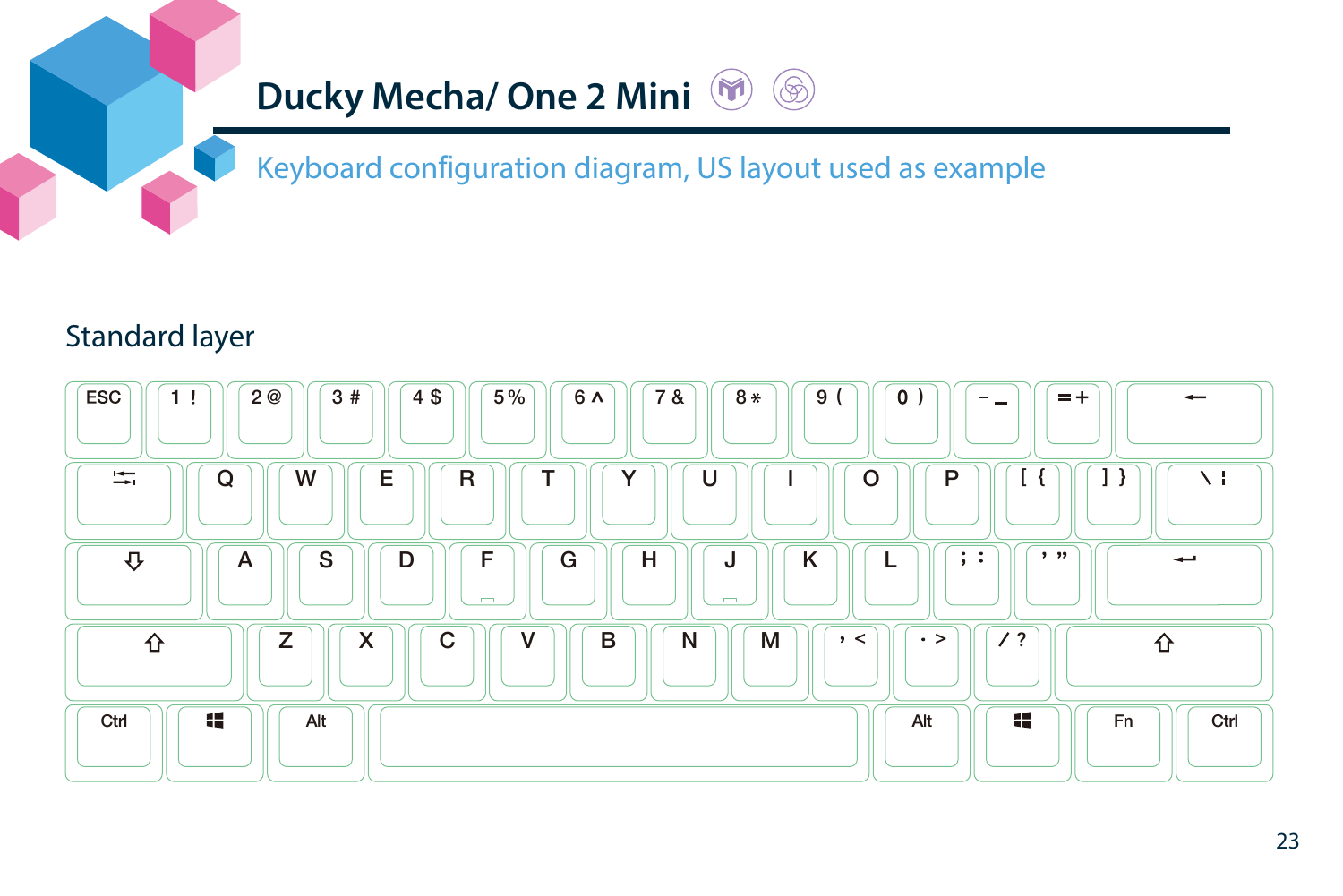

### Keyboard configuration diagram, US layout used as example

### Fn layer

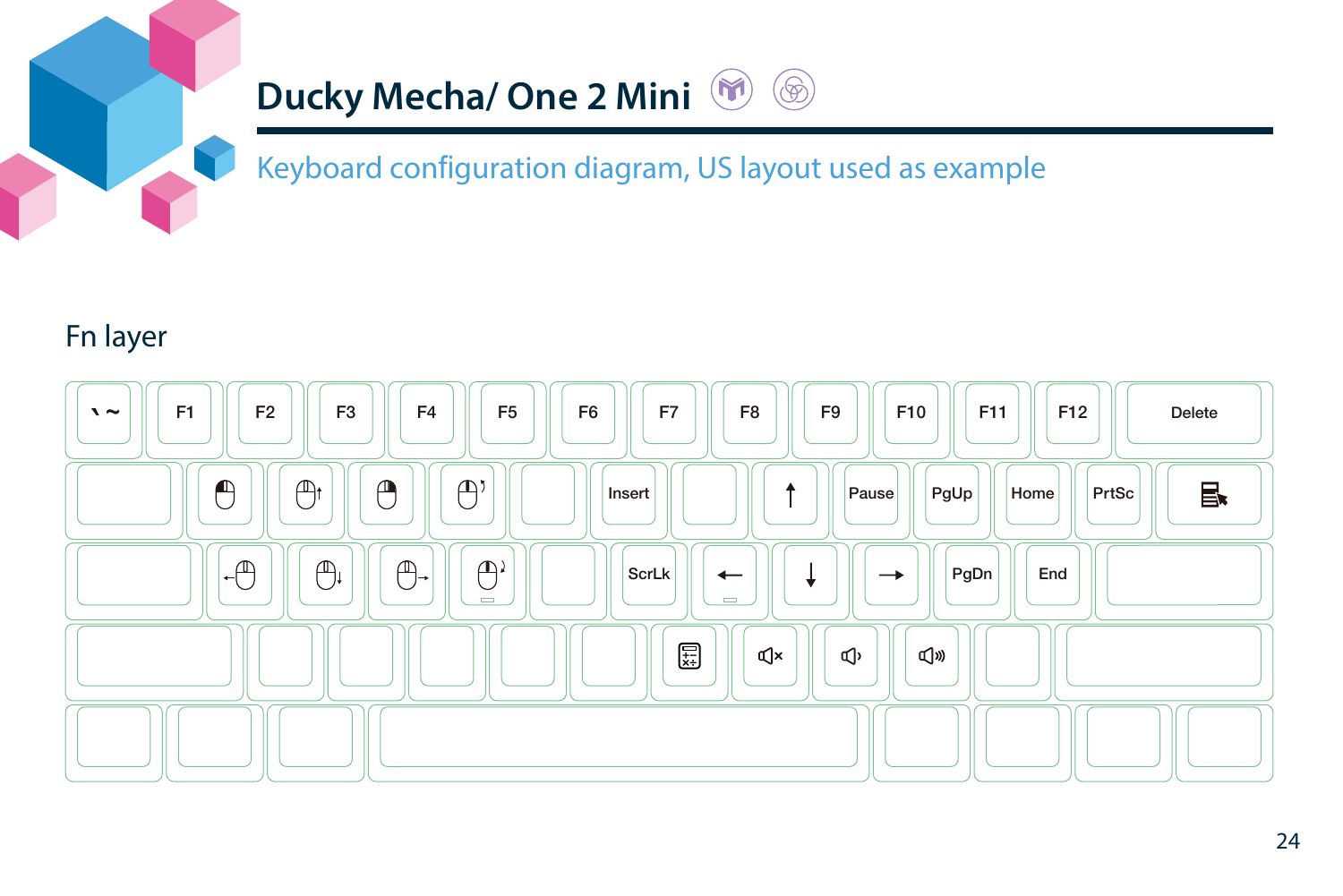

### Keyboard configuration diagram, US layout used as example

۳

### Fn + Alt layer

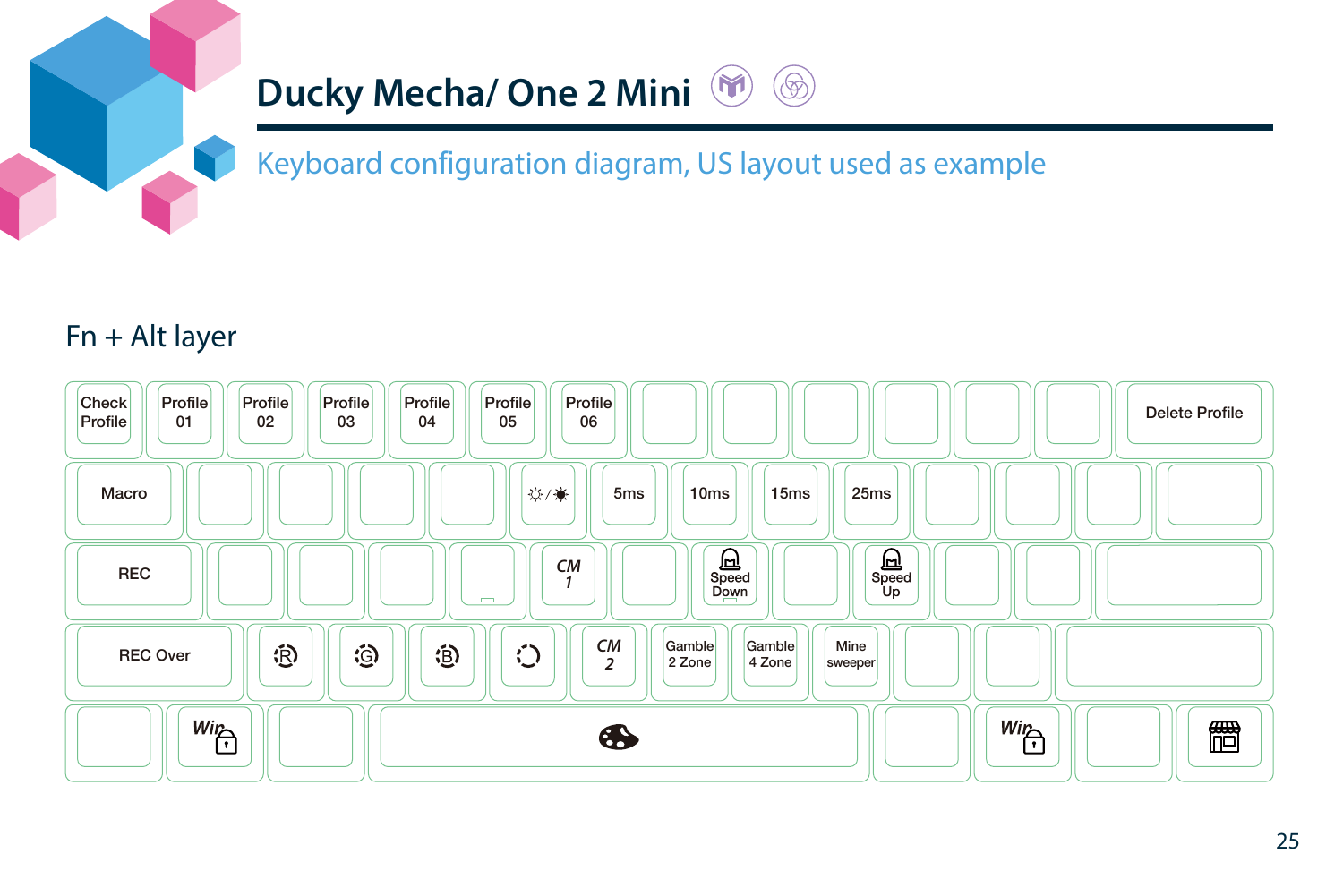

| $Fn + Alt + T$ | First mode: Wave mode (Default)  | <sup>2</sup> ે Seventh mode: Halo mode           |
|----------------|----------------------------------|--------------------------------------------------|
|                | Second mode: Color Cycle mode    | ै Eighth mode: Breathe mode                      |
|                | Third mode: Rain Drop mode       | $\,$ ( $\,$ ) Ninth mode: 100% Full Backlit mode |
|                | Fourth mode: Ripple mode         | <sup>5</sup> Tenth mode: Radar mode              |
|                | Fifth mode: Random Reactive mode | Eleventh mode: Backlit OFF                       |
|                | Sixth mode: Reactive mode        |                                                  |

- All above modes can be adjusted with the following key sequence:
	- $\blacklozenge$  Fn + Alt + J : Decrease speed
	- $\blacklozenge$  Fn + Alt + L : Increase speed
- $\bullet$  Hold Fn + Alt + T for 3 seconds to turn off all backlit (including CM1 and CM2).
- $\bullet$  Only the backlit modes with  $\{^{\circ}\}$  can be adjusted using the following:
	- $\blacklozenge$  Fn + Alt + Z: Adjust color red (R) brightness. 10 Levels.
	- $\blacklozenge$  Fn + Alt + X : Adjust color green (G) brightness. 10 Levels.
	- $\blacklozenge$  Fn + Alt + C: Adjust color blue (B) brightness. 10 Levels.
	- $\blacklozenge$  Fn + Alt + V : Erase red, green and blue color setting.
	- $\triangleq$  Fn + Alt + Spacebar (Color palette): Activate color palette to display various colors on each key, press on the desired color, all the keys will automatically change to match.  $26$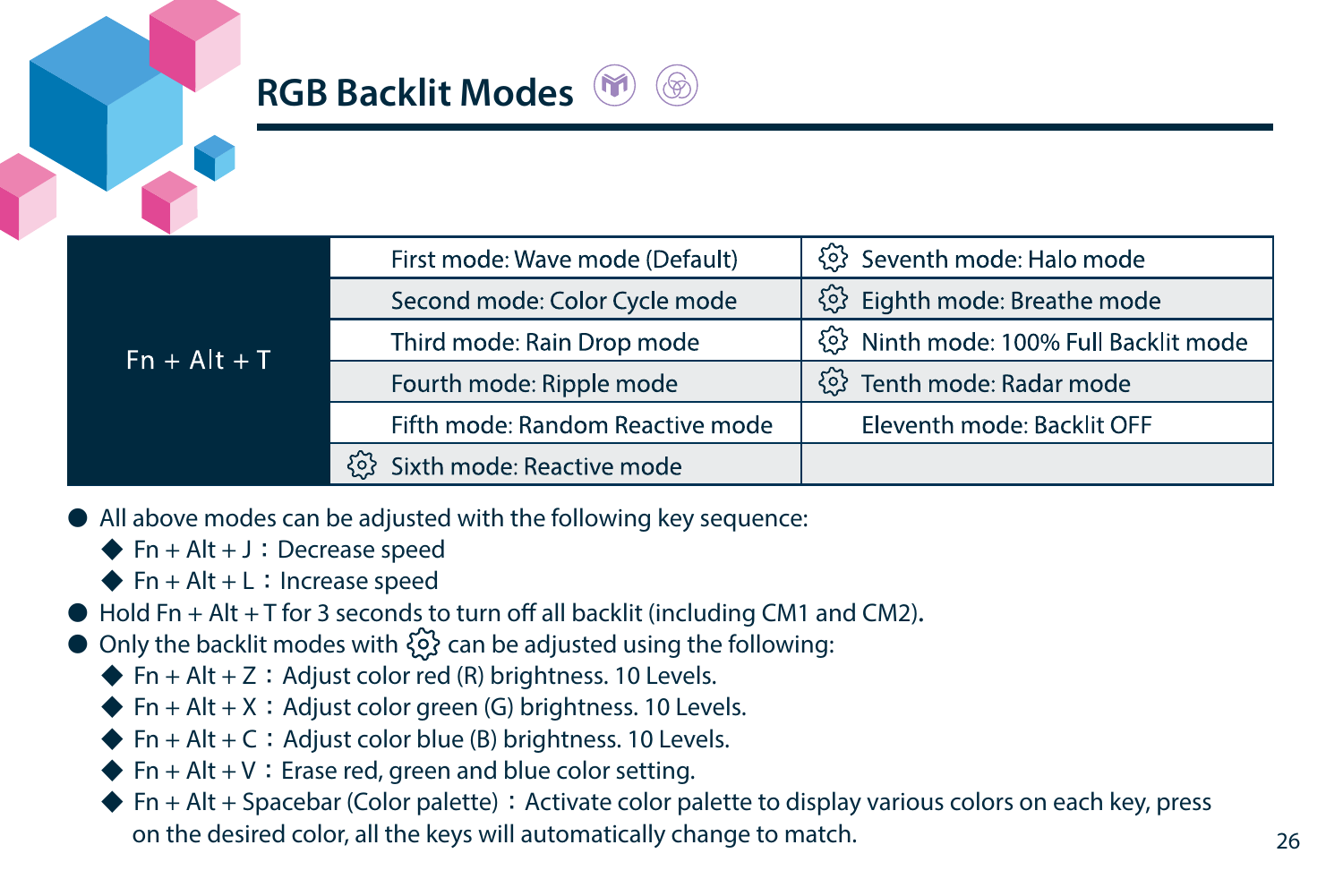

| $Fn + Alt + G$               | CM1 cycle:<br>First step: Turn on user's customized zone and color.<br>Second step: Turn on user's customized zone and color in breathe mode.<br>Third step: Turn off CM1.             |  |
|------------------------------|----------------------------------------------------------------------------------------------------------------------------------------------------------------------------------------|--|
| $Fn + Alt + B$               | CM <sub>2</sub> cycle:<br>First step: Turn on user's customized zone and color.<br>Second step: Turn on user's customized zone and color in breathe mode.<br>Third step: Turn off CM2. |  |
| $Fn + Alt + Caps Lock (REC)$ | Press for 3 seconds until the G (CM1) and B (CM2) keys light up,<br>choose the layer for setting, press it again and start recording.                                                  |  |
| Caps Lock $+Z$               | Adjust color red (R), 10 levels.                                                                                                                                                       |  |
| Caps Lock + $X$              | Adjust color green (G), 10 levels.                                                                                                                                                     |  |
| Caps Lock + $C$              | Adjust color blue (B), 10 levels.                                                                                                                                                      |  |
| Caps Lock $+V$               | Erase all LED light                                                                                                                                                                    |  |
| Caps Lock + Spacebar         | Color palette                                                                                                                                                                          |  |
| Caps Lock + Left Shift       | REC over, finish recording                                                                                                                                                             |  |

⊛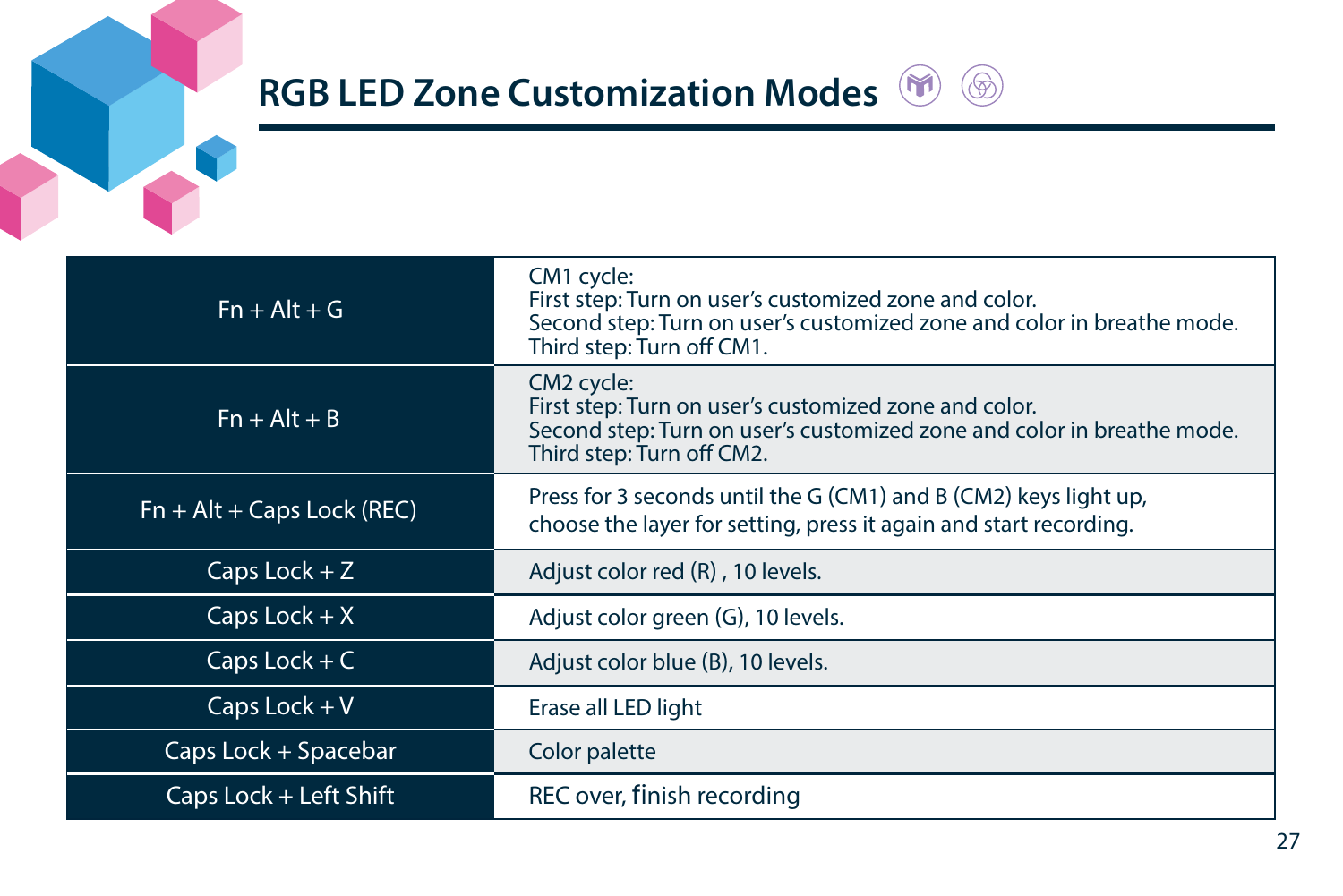## **RGB LED Zone Customization Modes**

### Recording steps:

- Adjust to the color first, then set the individual keys to be set to that color.
- 1. Press Fn + Alt + Caps Lock for 3 seconds, the buttons G (CM1) and B (CM2) will illuminate then press G to set CM1 and press B to set CM2.
- 2. When starting recording mode, Caps Lock will display the current LED color. The color can be adjusted by hitting Caps Lock + Z / X / C / V. After setting the desired color, hitting any key on the keyboard will set that key to the selected color.
- 3. Repeating the above steps allows the user to set different colors to different keys. If the key has been set, press again to cancel the setting.
- 4. To finish recording, press Caps Lock + Left Shift (REC over) to finish recording. The color of the Caps Lock key is the value you set.

#### Note:

- When starting recording mode, Caps Lock will display the current LED Color.
- CM1 ⋅ CM2 can work with other LED light modes at the same time. CM1 and CM2 can be turned on along with other lighting modes. In addition, CM1 has the priority over CM2 when the zone overlaps. Press  $Fn + Alt + T$  for 3 seconds to turn off ALL backlit modes.
- If there is no activity in 30 seconds in the recording mode, the recording session will terminate without saving.
- Caps Lock LED color follows the "100% Full Backlit mode".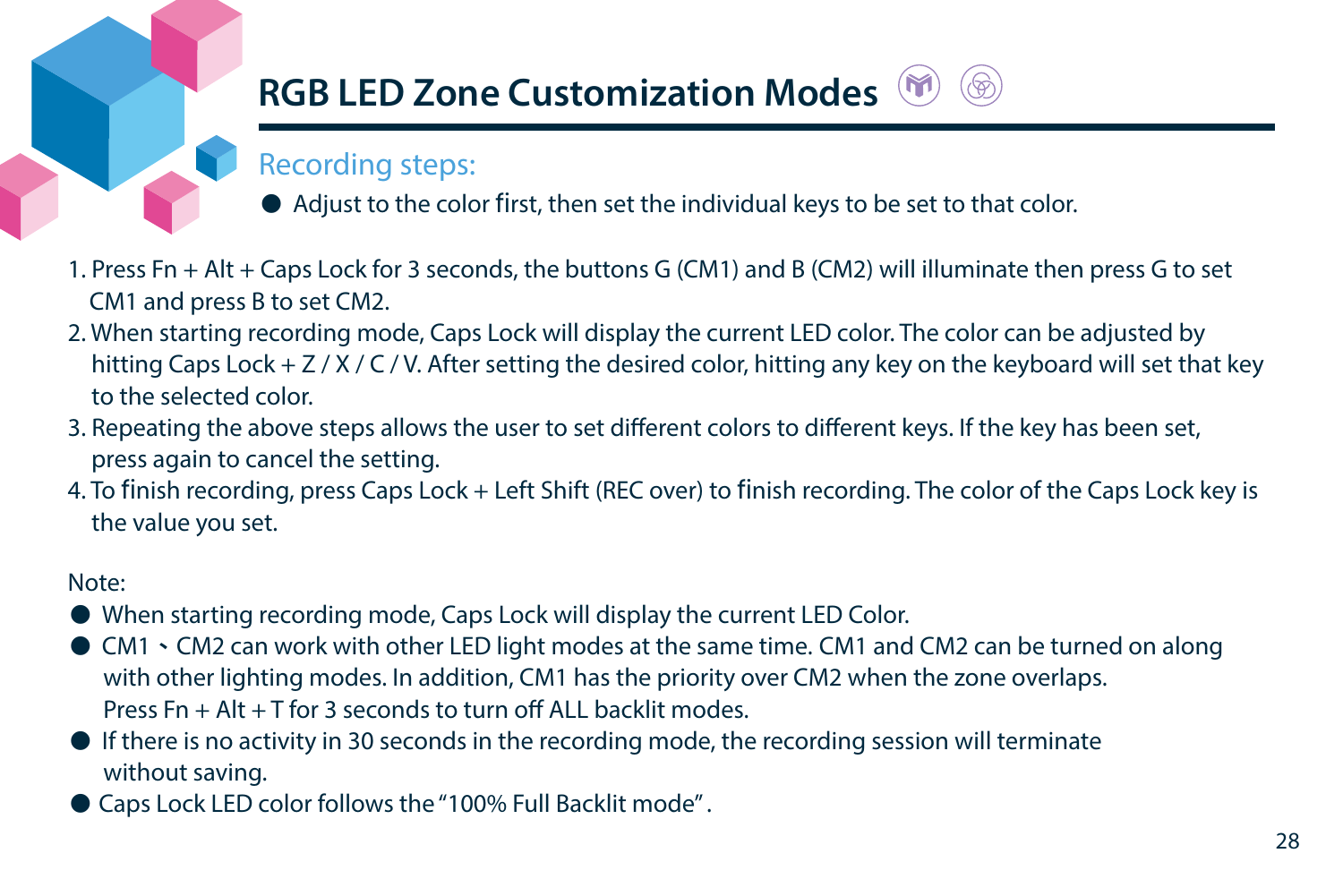## **Ducky Gaming Interaction Mode**

Ducky Gamble mode

| $Fn + Alt + N$ | 2 blocks flashing |
|----------------|-------------------|
| $Fn + Alt + M$ | 4 blocks flashing |

Operation method:

Hold the combine keys for 3 seconds to perform multi-block flashing. Press the spacebar and it will randomly stay on one block. Press the spacebar again to start the next round.

#### Note:

- Ducky Gamble mode can be adjusted using the following:
	- $\blacklozenge$  Fn + Alt + J : Decrease speed.
	- $\blacklozenge$  Fn + Alt + L : Increase speed.
- $\bullet$  If you start any light mode on Fn + Alt layer, the Gamble mode will be closed.
- If there is no activity in 10 minutes, the gaming interaction mode will terminate. 29

#### Ducky Minesweeper mode

| $Fn + Alt + .$                                                 | Minesweeper game |  |  |  |
|----------------------------------------------------------------|------------------|--|--|--|
| RGB LED Operation method:                                      |                  |  |  |  |
| Press for 3 seconds to start the minesweeper game. The         |                  |  |  |  |
| keyboard will randomly select 1 or several buttons as mines.   |                  |  |  |  |
| When the user turns the button in turn, the color will be      |                  |  |  |  |
| displayed. The green color will continue to play the game      |                  |  |  |  |
| safely. The red button is used as the mine, the game will end. |                  |  |  |  |
| At the end of the game, it will stay in the original display   |                  |  |  |  |
| light color: press the blank button to enter the next round.   |                  |  |  |  |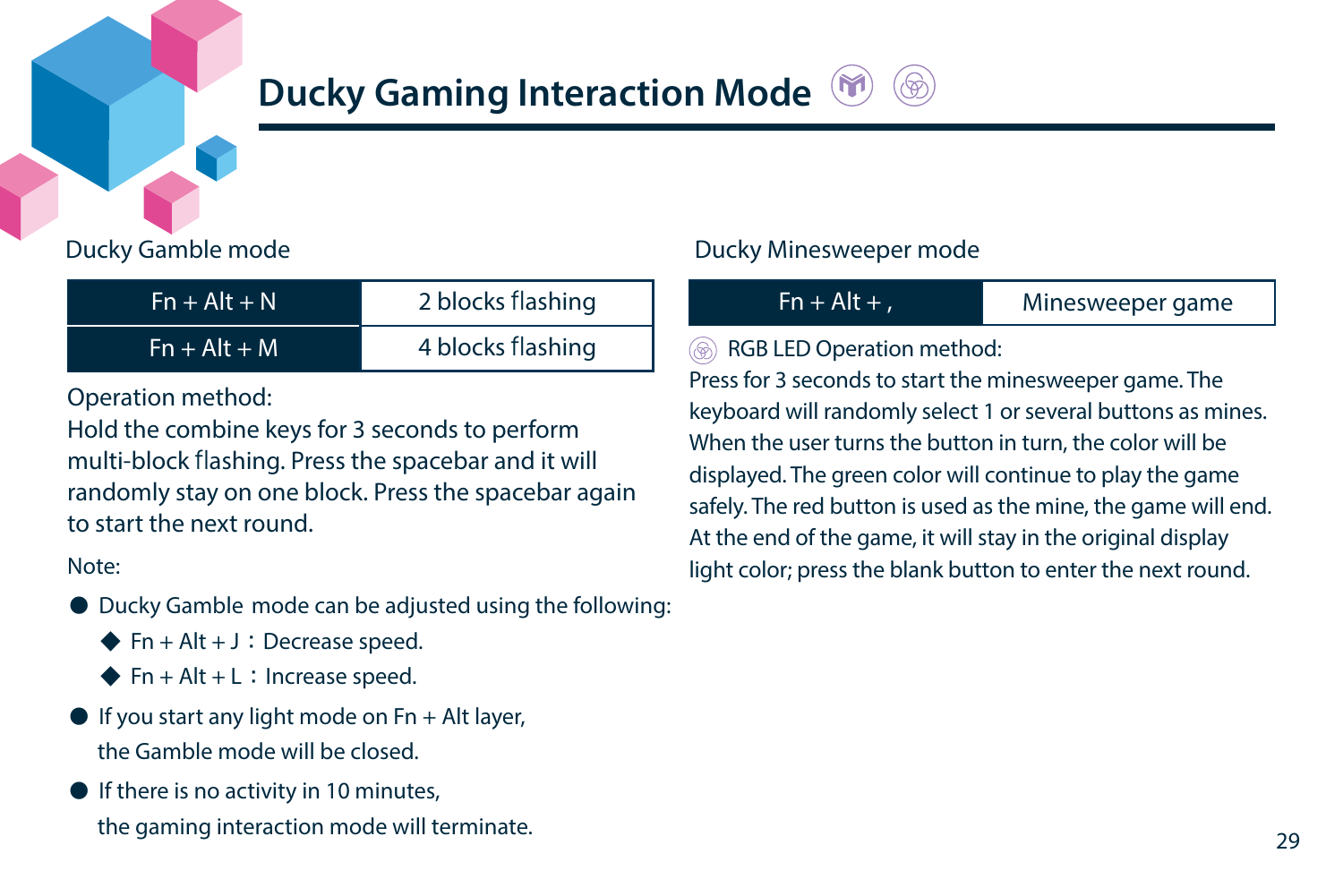## **Multimedia Function**

| $Fn + W$ | Mouse cursor up    | $Fn + O$ | Left mouse button  |
|----------|--------------------|----------|--------------------|
| $Fn + A$ | Mouse cursor left  | $Fn + E$ | Right mouse button |
| $Fn + S$ | Mouse cursor down  | $Fn + R$ | Roller up          |
| $Fn + D$ | Mouse cursor right | $Fn + F$ | Roller down        |

## **Debounce Time Setting**



#### Note:

The method is to adjust the debounce time of the metal shrapnel in the mechanical shaft during the pressing process. The shorter the time, the sooner it can be triggered, but if the time is too short may cause misjudgement. If it's not necessary to change the time, the default value is recommended.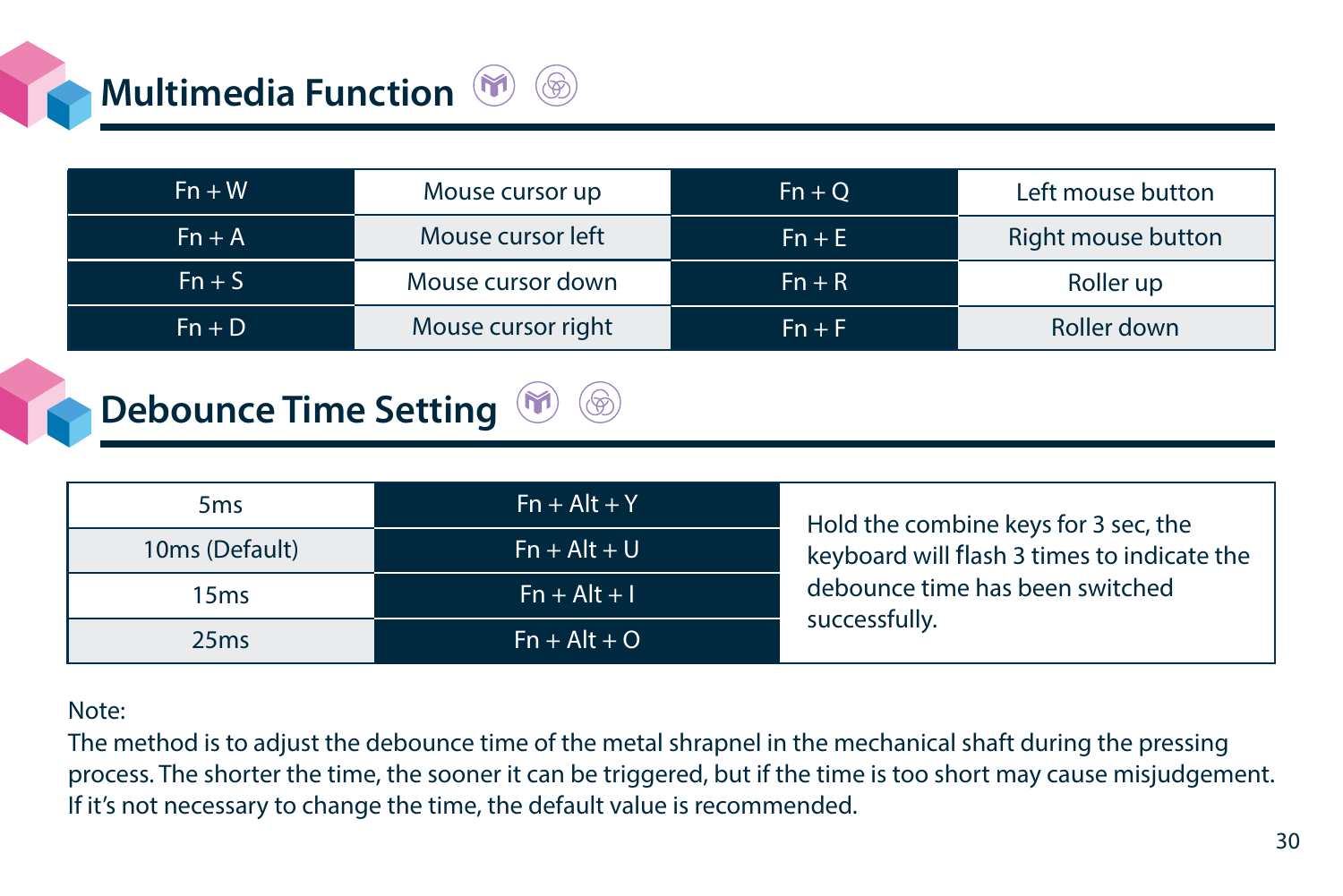

#### Hold Left Ctrl + Left Shift + Caps Lock then plug the keyboard into power source

Note: It is suitable for plugging in the mobile power supply or USB charging stand to provide lighting effects display, and the keyboard won't send any signal. Please note that it is limited to power supply devices with an output voltage of 5V. If the voltage does not match, the keyboard may be damaged.



Hold  $Fn + Alt + Crit$  for 3 sec

To display various LED backlit modes

Note: Used for showcasing purposes.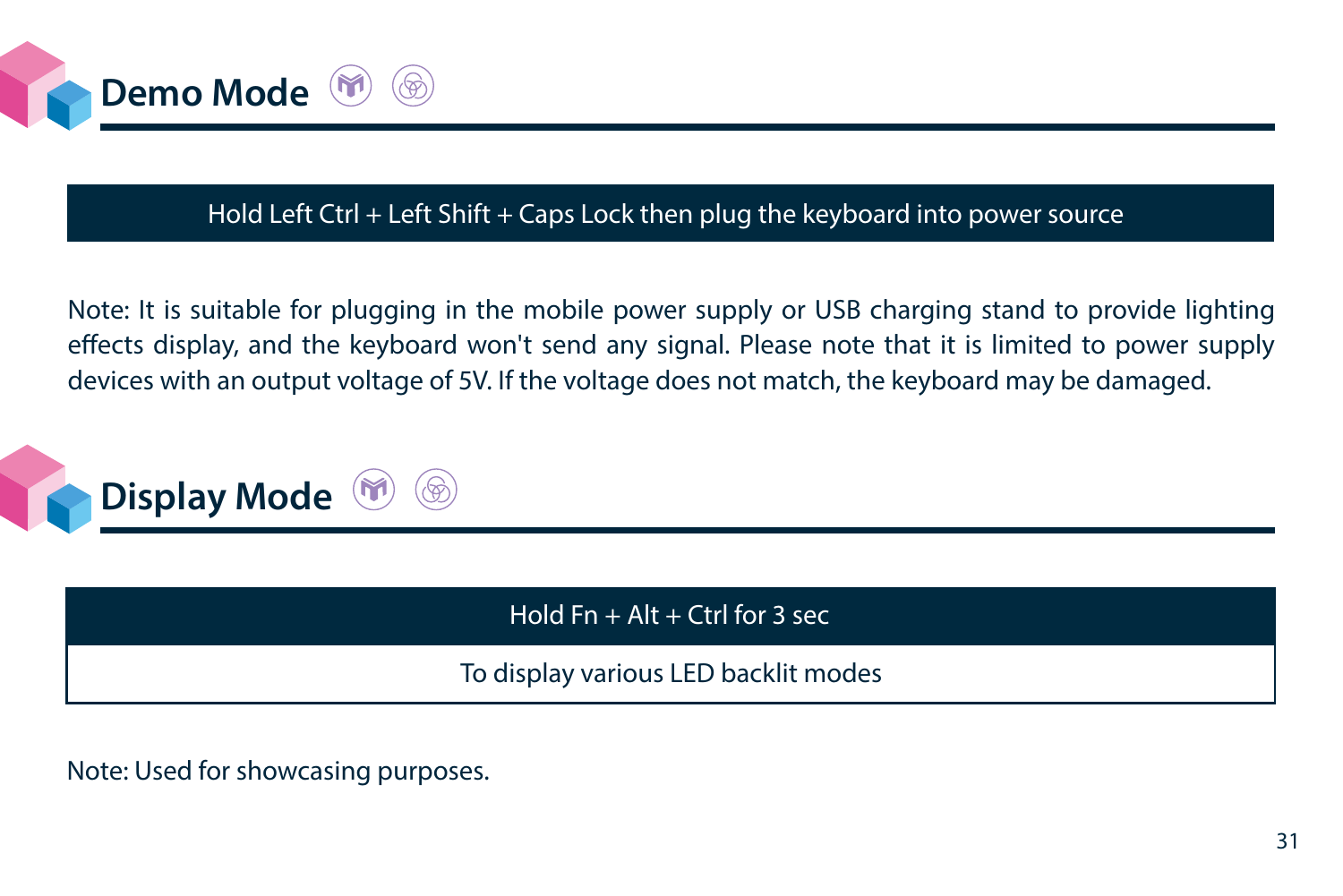

| US ANSI and EU ISO layout | Left Windows key + Right Windows key |
|---------------------------|--------------------------------------|
| JP JIS layout             | Fn+ Left Windows key                 |

Note:

Hold for 3 seconds. The keyboard's backlight will flash 3 times to indicate the keyboard has been reset.



Fn + any Alt key + any Windows key for 3 seconds, the keyboard's backlit will flash 3 times to indicate the keyboard has been enabled / disabled.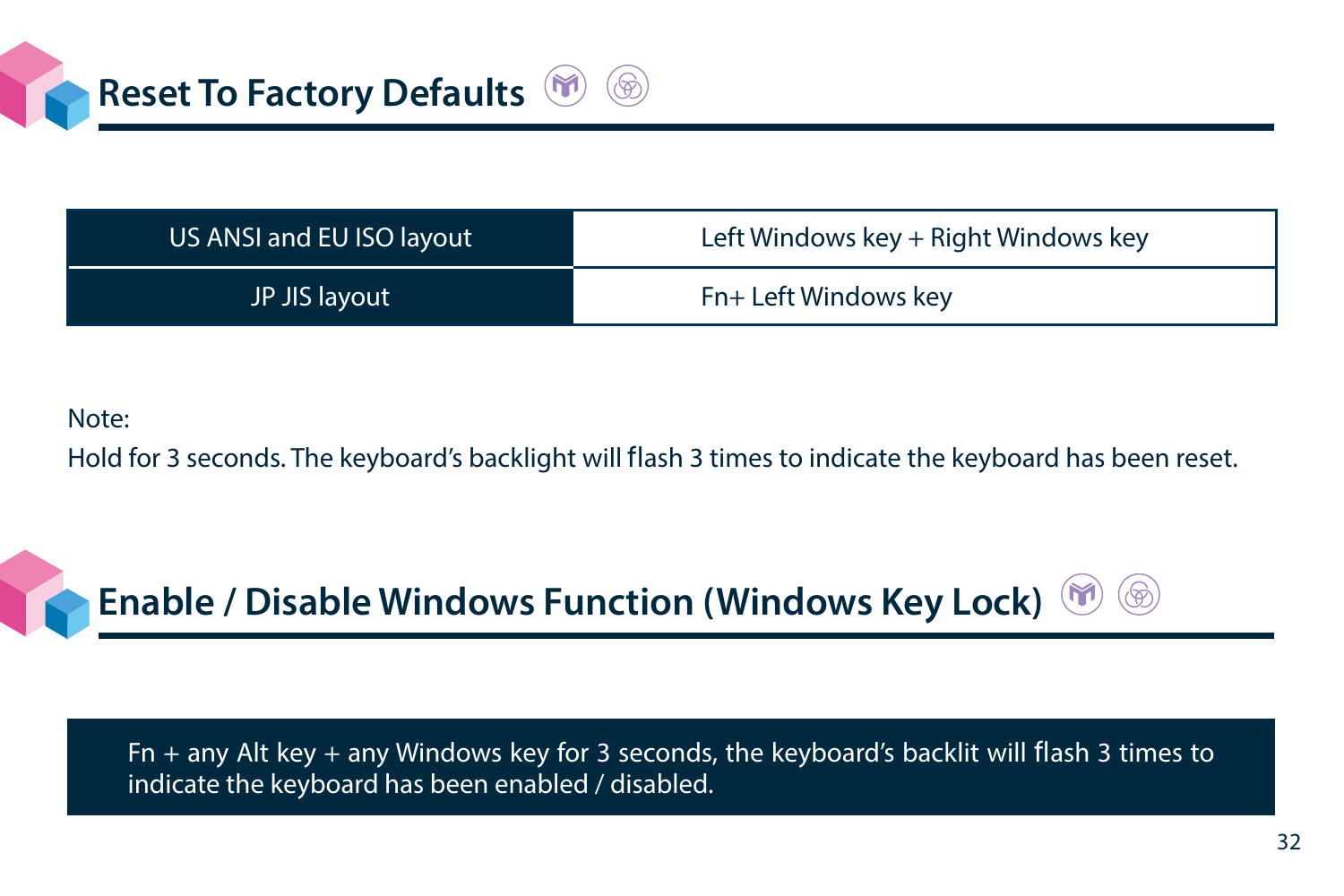## **DIP Switch Functions**

key switch Function **Exercise Exercise Serverse COVIDIP** switch fuctions

- 1. Applicable keys: Fn/Alt/Ctrl/Windows/Caps lock
- 2. Operation:
- **Pross**  $Fn + \Delta H + k$  **for 5 seconds.**
- Until the ESC, L\_Ctrl, L\_Win, L\_Alt, R\_Alt, R\_Win, Fn, R\_Ctrl, and Caps lock keys are all lighting up. The colorways are respectively pink, red, orange, yellow, green, blue, indigo and purple.
- Except for Caps lock key, the rest of 6 keys are able to switch each function and color at will. (2 keys max at the same time)
- Press Caps lock once will change its own function to Fn ( turns into indigo LED color) then L\_Ctrl key (turns into red LED color) in order.

● Press Esc key once to finish the switching function. Note: You can press Esc key to leave the switching function before starting it.



| DIP <sub>1</sub> | OFF (Default)         | ON                  |  |
|------------------|-----------------------|---------------------|--|
|                  | Windows key ON        | Windows key OFF     |  |
| DIP <sub>2</sub> | OFF (Default)         | ON                  |  |
|                  | N-Key Rollover mode   | 6-Key Rollover mode |  |
| DIP <sub>3</sub> | OFF (Default)         | ON                  |  |
|                  | Ducky Vender ID (VID) | Vender ID definable |  |
| DIP4             | OFF (Default)         | ON                  |  |
|                  | Standard mode         | Display mode        |  |

#### Note :

You can input the ideal VID in both situation, butthe VID can be only changed when DIP 3 turned on.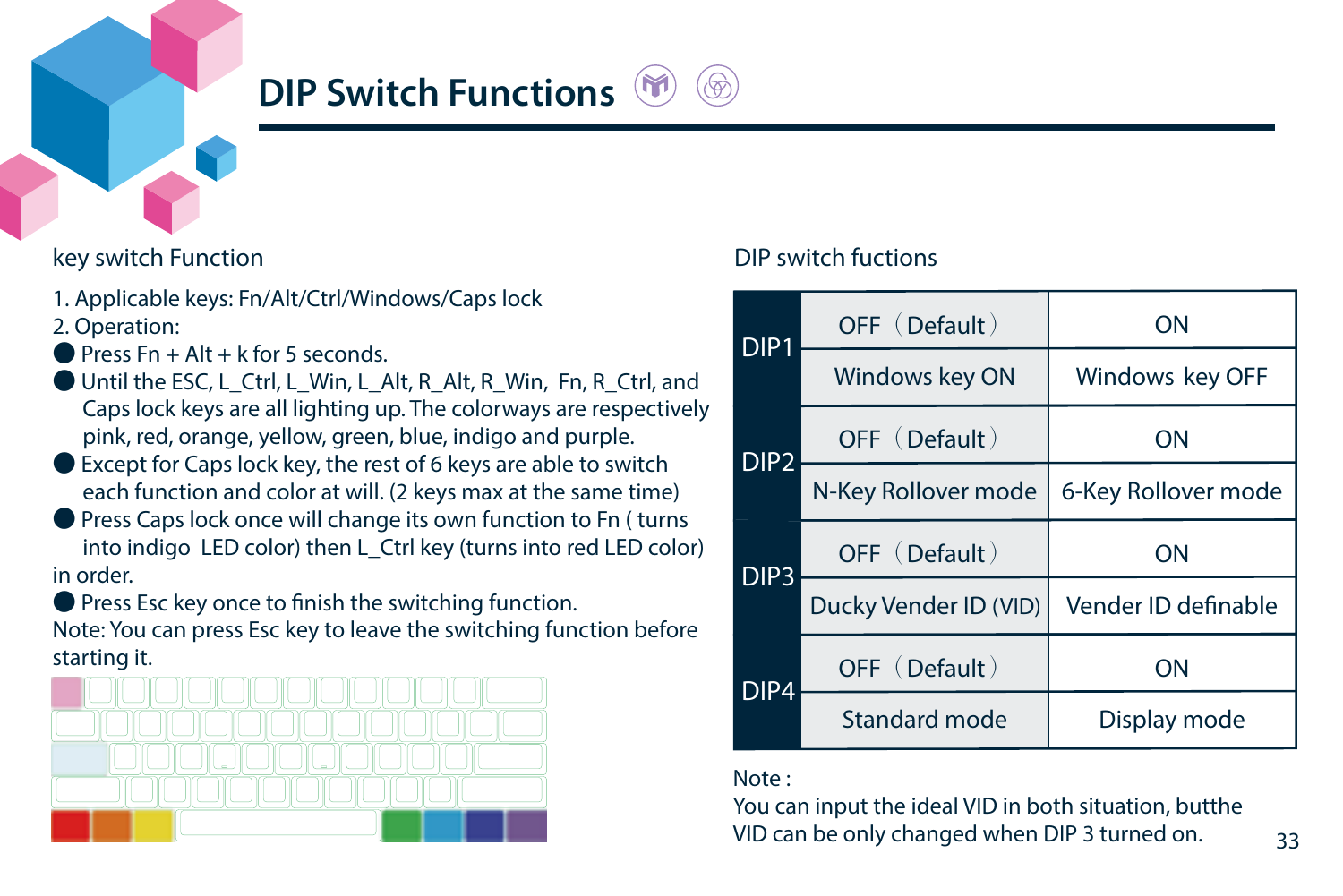#### **Step 1.** Profile selections

|              |                |  | Switch to profile 1 | Factory settings (Default)   |
|--------------|----------------|--|---------------------|------------------------------|
|              |                |  | Switch to profile 2 |                              |
| $Fn + Alt +$ | $\overline{a}$ |  | Switch to profile 3 |                              |
|              | 4              |  | Switch to profile 4 | Customize Macro key features |
|              |                |  | Switch to profile 5 |                              |
|              | 6              |  | Switch to profile 6 |                              |

#### Note:

- When keyboard is plugged in, Caps Lock and Number Keys will blink based on selected profile number.
- Adjust profile to 2~6 in order to set Macro.
- After profile is switched, Caps Lock or Indicator light will blink based on the current profile number.

#### **Step2.** To start Macro recording

 Press Fn + Alt + Tab for 3 seconds to start Macro recording. Once in recording mode the Caps Lock or indicator lights will flash slowly.

#### **Step3.** Press a key to start recording Macro

 Press on the key you want to use to activate Macro. The key pressed will blink (Non-backlit version will not) and the Caps Lock or indicator lights will flash swiftly.

#### **Step4.** Recording Macro

Enter any key, and choose the Macro implementation and record time option.

**Step5.** To continue recording another key (Jump out the current recording file) Press Fn + Alt to choose another key to continue recording.

#### **Step6.** Finish recording

Press Fn + Alt + Tab for 1 second to finish recording and back to the profile.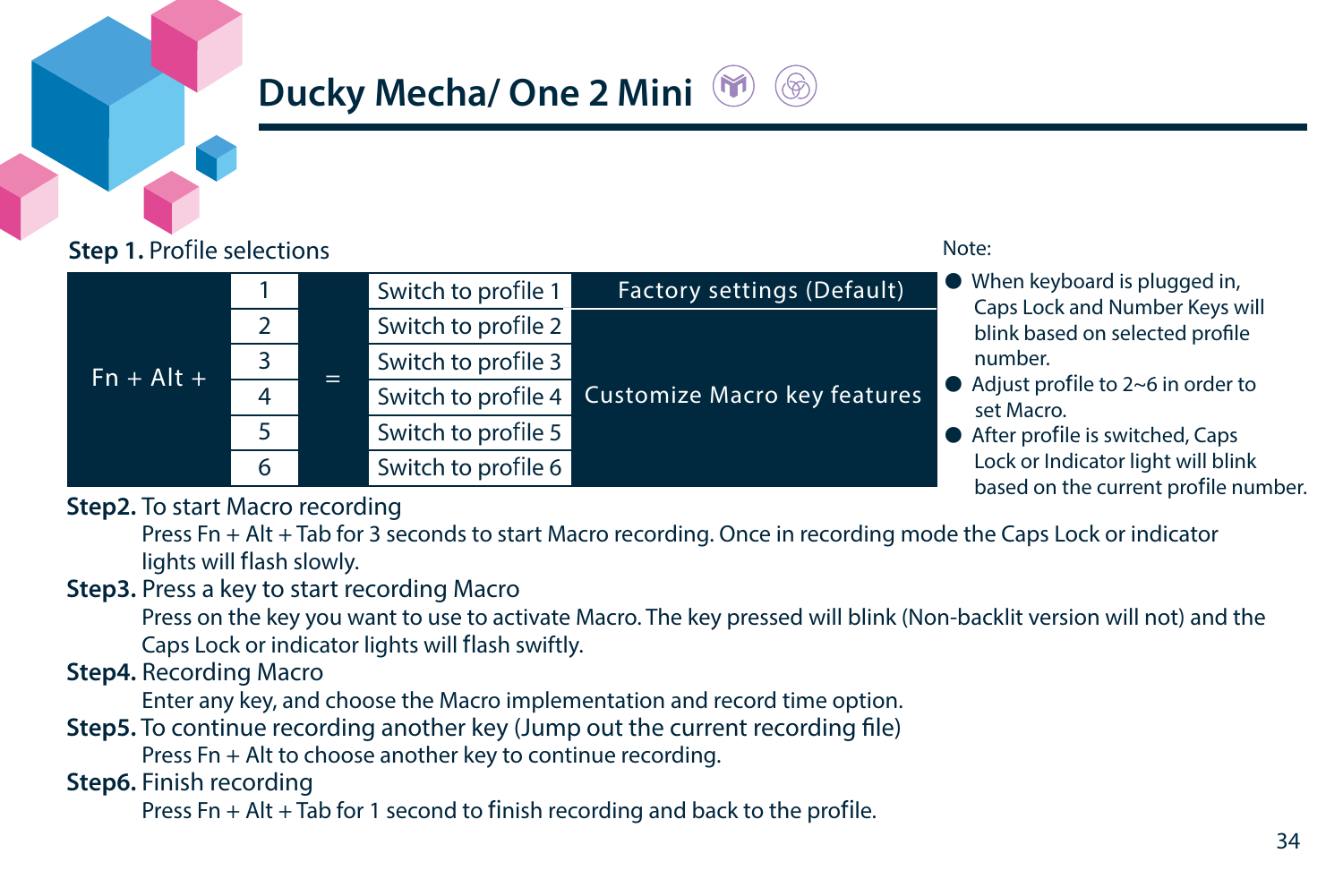

### Hotkeys Function

| $Fn + Alt +$ | Tab        | Start recording : Press for 3 seconds.<br>Finish recording: Press for 1 second. |  |
|--------------|------------|---------------------------------------------------------------------------------|--|
|              | <b>ESC</b> | Caps Lock will blink in the amount of selected profile number.                  |  |
|              | Backspace  | Delete current profile value.                                                   |  |

| $Fn + Alt$                                                                            |  |
|---------------------------------------------------------------------------------------|--|
| Press for 1 sec to finish recording the current key and choose another key to record. |  |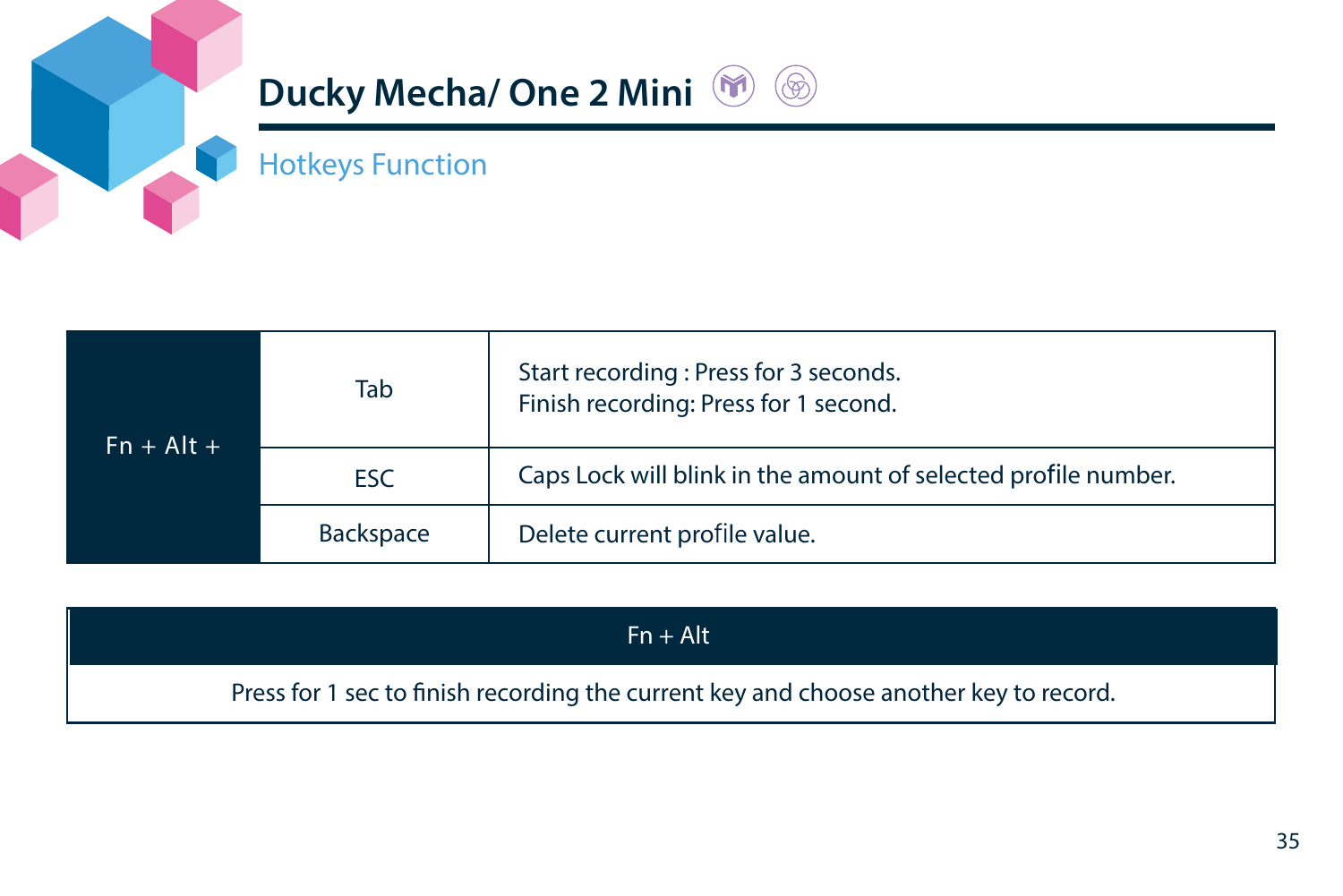

Setting Section

Ducky Mini Macro configurable keyboard layer

- Standard layer
- Fn layer
- $\bullet$  Fn + Ctrl layer

Ducky Mini Macro unsettable key

- $\n **F**n\n$
- Caps Lock



⊛

Note:

- Support N keys recorded at the same time, and N keys recorded at the same time when outputting.
- Macro function will be based on the user's typing speed and record it.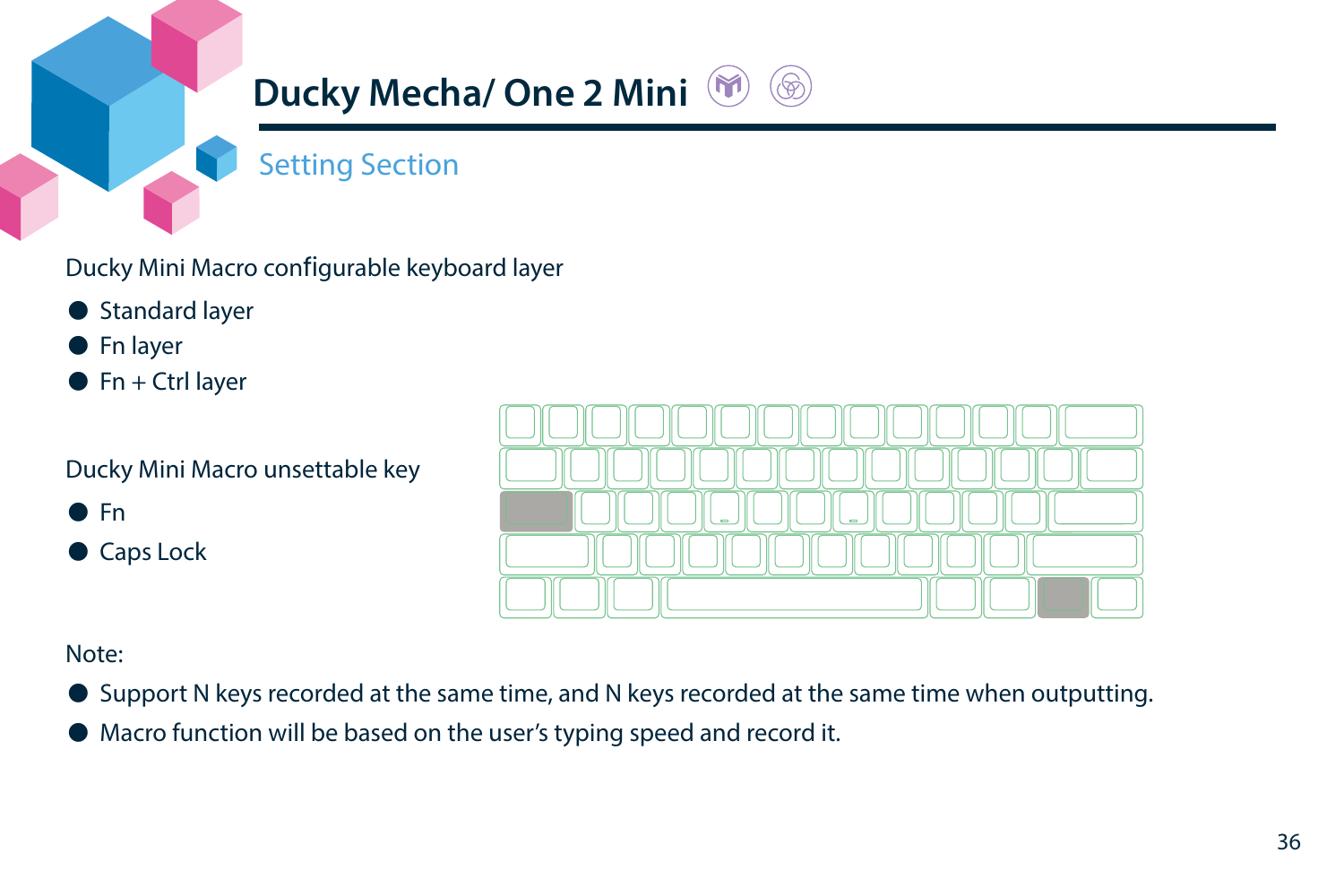

## Multimedia Function Keys

| $Fn + Windows key + Keys below$ |               |    |                   |          |                    |        |                    |
|---------------------------------|---------------|----|-------------------|----------|--------------------|--------|--------------------|
| A.                              | Mute          | G  | Previous playlist | M        | Search             | S      | Mouse cursor up    |
| B.                              | Volume up     | Ή  | Calculator        | N        | Previous page      |        | Mouse cursor down  |
| $\mathsf{C}$                    | Volume down   |    | My computer       | $\Omega$ | Next page          | U      | Mouse cursor left  |
| D.                              | Play / Pause  |    | <b>Browser</b>    | P        | Mouse left click   | $\vee$ | Mouse cursor right |
| ΙE.                             | Stop          | K. | Mail              | $\circ$  | Mouse right click  | W      | Mouse scroll up    |
| F.                              | Next playlist |    | Multimedia        | R        | Mouse middle click | X      | Mouse scroll down  |

Note: Need to be recorded first before use.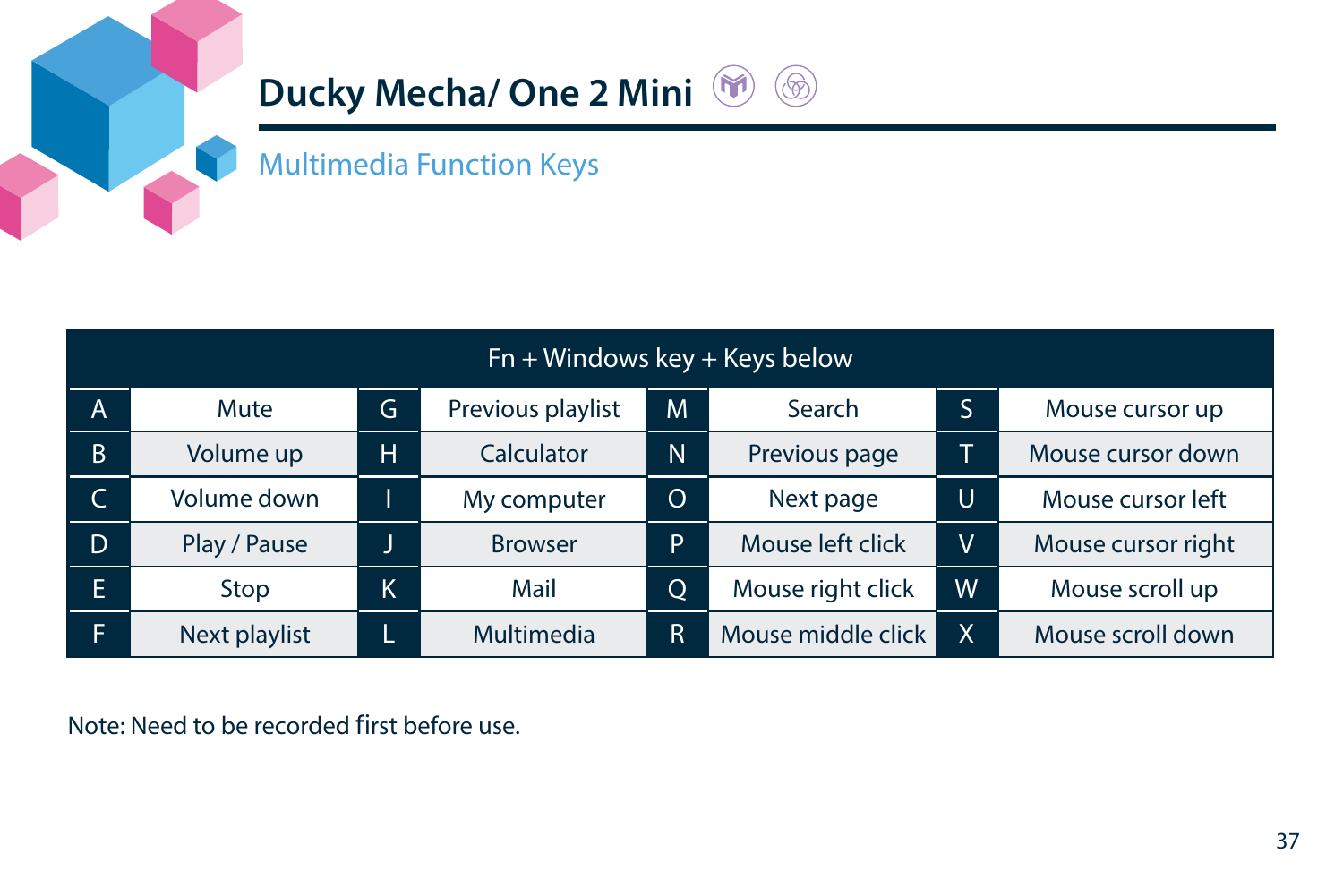

#### $\circledast$ **Ducky Mecha/ One 2 Mini**

### Keyboard Button Function Keys

| $Fn + Shift + Keys below$ |                                  |                         |    |                 |                                      |  |
|---------------------------|----------------------------------|-------------------------|----|-----------------|--------------------------------------|--|
| A                         |                                  | Prompt profile value    |    | ⊛<br>⋒<br>m)    | Backlit mode: Wave mode (Default)    |  |
| <sub>B</sub>              |                                  | Profile 1               | O  | - ⊛<br>(M)      | Backlit mode: Color Cycle mode       |  |
|                           |                                  | Profile 2               | P. | ◉<br>⋒<br>(M)   | Backlit mode: Rain Drop mode         |  |
| D                         |                                  | Profile 3               | Q  | ⊛<br>(⊕)<br>(M) | Backlit mode: Ripple mode            |  |
| E.                        |                                  | Profile 4               | R  | (M) (B)         | Backlit mode: Random Reactive mode   |  |
| F                         |                                  | Profile 5               | S. | ◉<br>(4)<br>(m) | Backlit mode: Reactive mode          |  |
| G                         |                                  | Profile 6               |    | ⊛<br>⋒<br>(M)   | Backlit mode: 100% Full backlit mode |  |
| H                         | ⊛<br>(8)<br>(m)                  | Backlit modes switching | U  | ۵<br>⋒<br>(W)   | Backlit mode: Breathe mode           |  |
|                           | (®)(Q<br>(M)                     | Adjust color red        | v  | ۵<br>⊛<br>(M)   | Backlit mode: Radar mode             |  |
|                           | ⊛<br>$(\mathbf{h}^{\mathbf{r}})$ | Adjust color green      | W  | M ® A           | Backlit mode: Backlit OFF            |  |
| κ                         | $^{\circledR}$<br>(M)            | Adjust color blue       | X  |                 | The key". "on number pad (Num.)      |  |
|                           | ⊛<br>(刷<br>(m)                   | Erase all value         | Y  |                 | <b>Number Lock</b>                   |  |
| M                         | ⊛)<br>(M)                        | Color palette           |    |                 |                                      |  |

Note: 1. Need to be recorded first before use. 2 . All versions support functions without an icon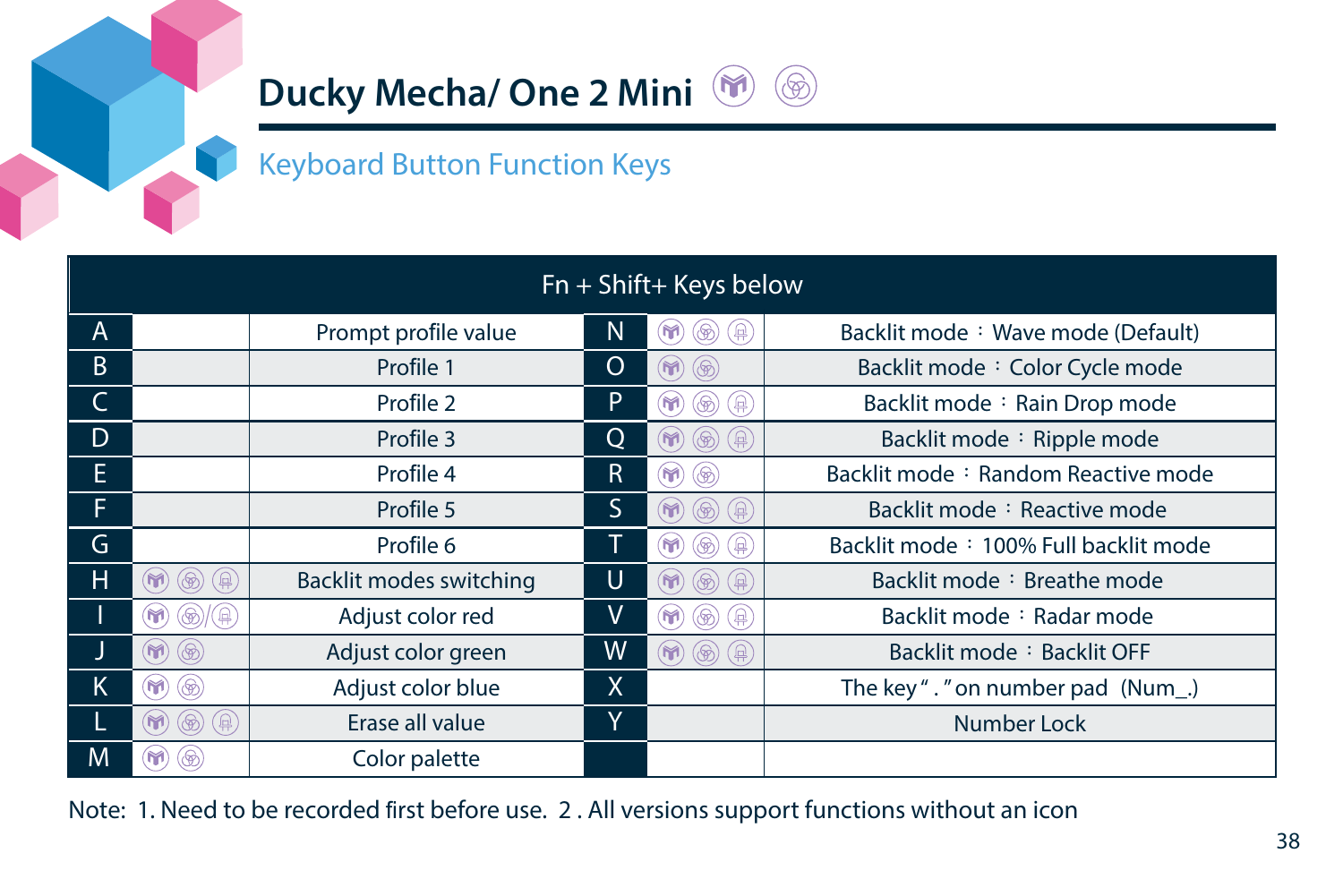

### Windows Common Function Keys

| $Ctrl + C$ | Copy select item  | $Windows + D$           | Desktop                                      |  |
|------------|-------------------|-------------------------|----------------------------------------------|--|
| $Ctrl + X$ | Cut select item   | Windows $+ M$           | Minimize all windows                         |  |
| $Ctrl + V$ | Paste select item | Windows $+L$            | Lock computer or change user                 |  |
| $Ctrl + Z$ | Undo              | Windows $+ R$           | Open [Run] window                            |  |
| $Ctrl + Y$ | Redo              | Windows $+$ F           | Search files or folders                      |  |
| $Ctrl + N$ | Open new file     | Windows $+$ 1           | Maximize all windows                         |  |
| $Ctrl + O$ | Open current file | Windows+ $\downarrow$   | Minimize windows                             |  |
| $Ctrl + S$ | Save file change  | Windows $+ \leftarrow$  | Maximize window to the left side             |  |
| $Ctrl + P$ | Print file        | Windows $+ \rightarrow$ | Maximize window to the right side            |  |
| $Alt + F4$ | Ouit the software | Windows + Home          | Minimize all windows other than the one used |  |

● http://windows.microsoft.com/en-us/windows/keyboard-shortcuts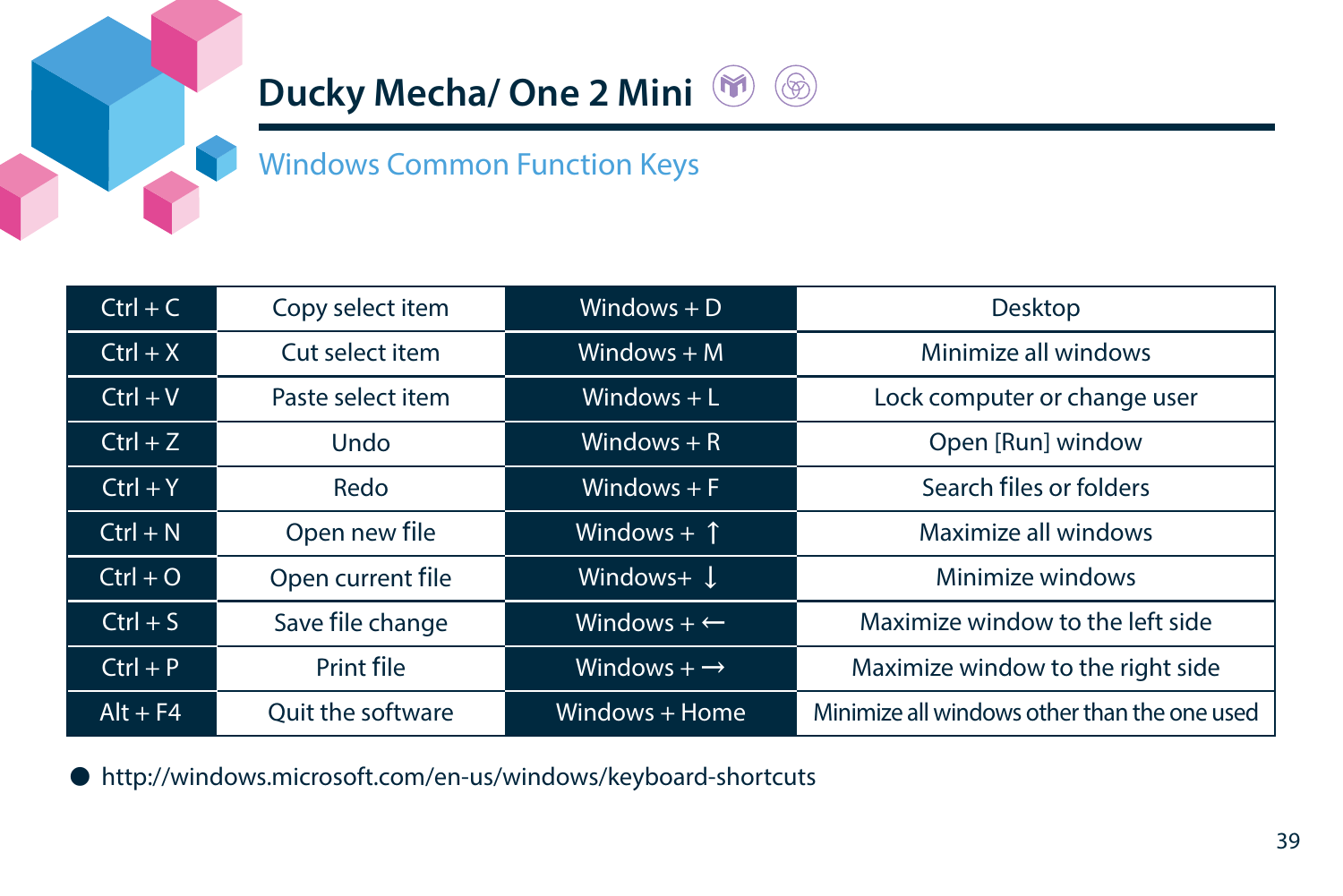

Set Up Example

Note: Set the profile to profile 2~6 before setting Macro.



Configure the key "Z"to "Q" output.

Operation method:

Press Fn + Alt + Tab for 3 seconds → Press Z → Press down Q → Press Fn + Alt → Press Fn + Alt + Tab for 1 second

Example B To set Z as show "desktop" (under Windows system)

Operation method:

Press Fn + Alt + Tab for 3 seconds  $\to$  Press Z  $\to$  Press Windows key + D  $\to$  Press Fn + Alt  $\to$  Press Fn + Alt + Tab for 1 second

Example C To set Fn + Ctrl + M as "mute volume"

Operation method: Press Fn + Alt + Tab for 3 seconds  $\to$  Press Fn + Ctrl + M  $\to$  Press Fn + Windows key + A  $\to$  Press Fn + Alt  $\to$  $\frac{1}{2}$ Press Fn + Alt + Tab for 1 second

Example D To set Fn + Ctrl + Q as "Reactive mode"

Operation method: Press Fn + Alt + Tab for 3 seconds  $\rightarrow$  Press Fn + Ctrl + Q  $\rightarrow$  Press Fn + Shift + S  $\rightarrow$  Press Fn + Alt  $\rightarrow$  Press Fn + Alt + Tab for 1 second